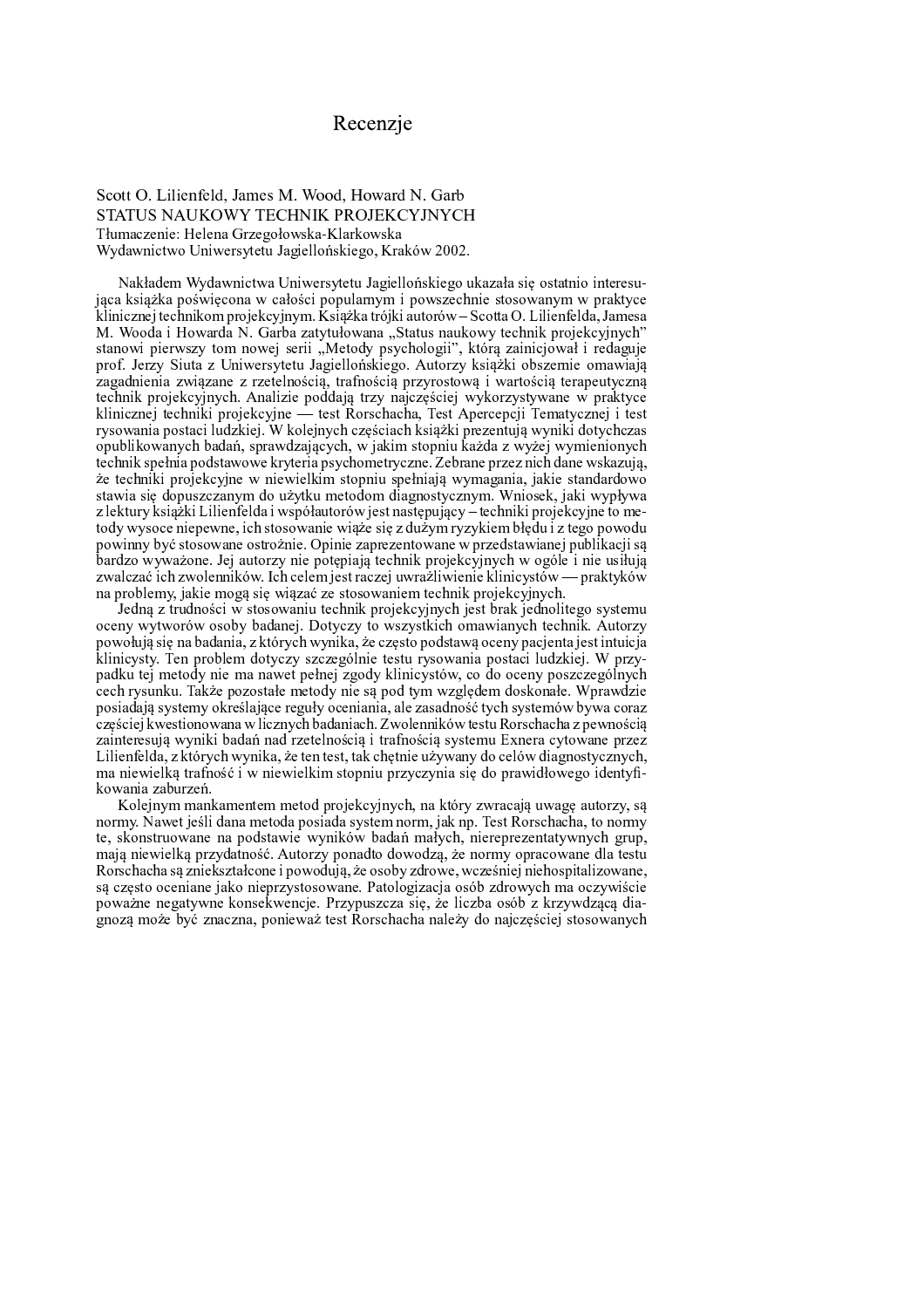j k n o po poznat je vremena na stranovanju po vremena je vremena je vremena kraja na jema vremena je vremena | <sup>o</sup> { <sup>|</sup> { <sup>j</sup> <sup>m</sup> <sup>u</sup> <sup>t</sup> <sup>r</sup> <sup>o</sup> <sup>r</sup> <sup>|</sup> <sup>o</sup> { <sup>l</sup> <sup>|</sup> <sup>q</sup> } <sup>m</sup> <sup>q</sup> } <sup>m</sup> <sup>t</sup> <sup>t</sup> <sup>u</sup> <sup>u</sup> <sup>p</sup> <sup>q</sup> } <sup>o</sup> <sup>r</sup> <sup>q</sup> } <sup>u</sup> <sup>t</sup> <sup>n</sup> <sup>k</sup> <sup>l</sup> { <sup>w</sup> <sup>r</sup> <sup>n</sup> <sup>q</sup> <sup>p</sup> <sup>w</sup> <sup>u</sup> <sup>p</sup> <sup>q</sup> } <sup>j</sup> <sup>j</sup> <sup>m</sup> <sup>l</sup> <sup>u</sup> <sup>n</sup> <sup>m</sup> <sup>q</sup> } <sup>|</sup> <sup>y</sup> { <sup>j</sup> <sup>p</sup> <sup>q</sup> } <sup>~</sup> n l ou publica de del calendario de la calendario de la calendario de la calendario de la calendario de la cal  $\alpha$  , the introduct is producing outponsive and an end internal and  $\alpha$  functions  $\alpha$ 

{\ u t r j i s r i w r i d i s r i s r n i w l i l w r i s l y r r i w i m l w d i w d i w i d w m i w i w i l u traja ju ja ja tauna gelittitaja. O geri garrato era ja guna gao ta giunti iztragti gunaritzen gurtzaja. Liiguato i t je je provinske predstave med Angelski politike i delin de man postave og de je predstave og kalendariske og  $\mu$  alternation  $\mu$  . Higherian dia  $\mu$  and  $\sigma$  and  $\mu$  at a magnetic  $\mu$  and  $\sigma$  and  $\sigma$   $\mu$   $\sigma$   $\sigma$   $\mu$   $\sigma$   $\sigma$   $\mu$   $\sigma$   $\sigma$   $\mu$  and  $\sigma$   $\sigma$   $\mu$   $\sigma$ t u b a gres a att sem salta mesalt mitres alt maa Aaltas messialtama koako a aat Ata am amerik lamenesta salat  $\alpha$  our often tradition was the factor and the contract  $\alpha$  in  $\alpha$  and  $\beta$  traditional  $\beta$  and  $\alpha$  is  $\alpha$  and  $\alpha$  is  $\alpha$ t <sup>u</sup> { <sup>l</sup> <sup>m</sup> <sup>q</sup> <sup>w</sup> <sup>r</sup> <sup>n</sup> <sup>o</sup> <sup>l</sup> <sup>r</sup> <sup>y</sup> <sup>v</sup> <sup>t</sup> <sup>x</sup> <sup>n</sup> <sup>t</sup> <sup>o</sup> <sup>p</sup> <sup>u</sup> <sup>t</sup> <sup>r</sup> <sup>s</sup> <sup>t</sup> <sup>q</sup> <sup>v</sup> <sup>u</sup> <sup>p</sup> <sup>o</sup> <sup>l</sup> <sup>m</sup> <sup>u</sup> <sup>p</sup> <sup>j</sup> <sup>|</sup> <sup>n</sup> <sup>m</sup> <sup>u</sup> <sup>t</sup> <sup>n</sup> { <sup>v</sup> <sup>p</sup> <sup>|</sup> <sup>n</sup> <sup>w</sup> <sup>r</sup> <sup>p</sup> { <sup>u</sup> <sup>m</sup> <sup>v</sup> <sup>y</sup> { <sup>p</sup> ato quio e impo normadujo dio quo atygano. Drugdatovi quo nrugu qutorów wy wily ho doń akkonici y a redd all aid a mar an a mal a rema an Anni an a deal consilianmental constantiant and a constant modern modern who have a second that  $\alpha$  if  $\alpha$  and as if if  $\alpha$  vero any role in  $\alpha$  or  $\alpha$  or in to an any or in the contract of the model of the model of  $\alpha$  is a model of  $\alpha$  is a model of  $\alpha$  when  $\alpha$ 

D r a diriguar and the correction of a state of the late of the correction of the correction of the distribution q p w w w w w w w w w w w w w w w w t all was we get a der t w w w w and the construction of the model of the m  $\sigma$  is a real of the deformation of the common product controller to harden to determine the decomposition of  $\alpha$  over an  $\tau$  or the set of a follow of a set of a out of the anotof over our order  $\alpha$  and  $\alpha$  of  $\alpha$  order  $\alpha$ j je je je predaval v razvedljih i o predaval v razvedljenom produktovala s razvedljenom produktovala o o v ra i rija to taal tijd al van dit die van ook vot volgevolg

|| t/ sis iles || ili sufidio ui sis is al ris deni sulli su sus ususuani ili sussessusulla unus sissile a usuand k <sup>l</sup> { <sup>w</sup> <sup>r</sup> <sup>n</sup> <sup>q</sup> <sup>p</sup> <sup>w</sup> <sup>u</sup> <sup>p</sup> <sup>~</sup> <sup>o</sup> { <sup>l</sup> <sup>v</sup> <sup>p</sup> <sup>k</sup> <sup>l</sup> <sup>w</sup> <sup>j</sup> <sup>p</sup> { <sup>y</sup> <sup>l</sup> <sup>x</sup> <sup>u</sup> <sup>t</sup> <sup>t</sup> { <sup>k</sup> <sup>t</sup> <sup>|</sup> <sup>m</sup> <sup>q</sup> <sup>v</sup> <sup>p</sup> <sup>u</sup> <sup>u</sup> <sup>t</sup> <sup>n</sup> <sup>t</sup> { <sup>u</sup> <sup>t</sup> <sup>m</sup> <sup>w</sup> <sup>q</sup> <sup>r</sup> <sup>o</sup> <sup>l</sup> <sup>m</sup> <sup>u</sup> { <sup>o</sup> <sup>r</sup> <sup>q</sup> } <sup>u</sup> <sup>t</sup> <sup>n</sup> k solohot datto bil otossan kotto o se ottua o mogo diti. Ittostro da smogtsmo osasi o nio beosai. Bo o o mt semo u to h h je zakon o obez una izrualo gliomali. Odo obez rodi na modi liomago izrez osa olomali na jože razlo d Duzada wazy stkim autovzy zalaogia dakładna zanaznania sią z wymikami bodań nad tuafraa a o jo trairo maillett trua o storogo latro la tosto o la jo gan aj ottovajo sio aj o dottos imposantoniji tosto a troburgiosmilari iltari iltaria tuotu osa tosto la merricultano. Ili sitoloj muoti ritiratoto dalaio  $_{i}$  a welse to it is noted to vine. It thus iele adomiome aperte by emerging any one filter were a Demostre r o vyr glo úly molliormo o gmomioromio toolimili mmoioliovnavyoli, mografijio vmiliomio tyroli mogra y monuelse el sed ouvrek i kliniezarrek. Zymegaje tekże wysog ne nighezniecznictwe, jeki thuis w samei artuesii hedenia. Durrtearsia wruiki skanau meatów, w któwrsk udeła si iz da ma o ma o omazi izia k izi, o go azi astosasozio dimo to oo i la dosalo sao zizisalizi ilmizilizizioso sato m o do marcolára tronto o lá meno intronto da la tronta do meno iromom i en trimatorico mando as tronto o o u to o m ottuao nooifoio do Gouttoia tro m oman oo guidtoimtroia to giottom miottomia introia toifioia io it y din pasia apasi aligsarpitali sialifasia a deanti. Itali pa saanaa tirpsaanasias alatteetali  $7$  shaqaa daga walxayya talciga iyo duiyyyyhwy na wynilki hadaala magaa miqoo qaaby qaaby k legarak legis dengan dan dalam dan dan yak dan dalam da tanyaken yang dan batnya menghak tanya tany  $V$  liniarizat konzystotoay z tooluult muotokayinyah novilimi hyö ávitodomi työh oonontozo  $\cdot$  do tried to the plimin errorie. Doniquest collective required a concristation is instrumentlifted r o logo, gio i faris i cameritorico. Ale que or lo Armio no mo Agrorito intomaso oli itrichionichi ittico  $\alpha$   $\alpha$   $\alpha$   $\alpha$ 

 $l$  is all tritum in minute is distribution in a double matches in a was also in the  $\alpha$  and  $\alpha$   $\alpha$   $\alpha$  $\bm{u}$  a g i m  $\bm{v}$  m  $\bm{v}$  and  $\bm{v}$  and  $\bm{v}$  and  $\bm{v}$  and  $\bm{v}$   $\bm{v}$   $\bm{v}$   $\bm{v}$   $\bm{v}$   $\bm{v}$   $\bm{v}$   $\bm{v}$   $\bm{v}$   $\bm{v}$   $\bm{v}$   $\bm{v}$   $\bm{v}$   $\bm{v}$   $\bm{v}$   $\bm{v}$   $\bm{v}$   $\bm{v}$   $\bm$ u o guanictado indicato indicato trah mantala and del sectore antictive mantala transitativa transitati k o ji tir la o ji sana manda wa mana wa kasa wa kasa wa kasa wa kasa wa kasa wa kasa wa kasa wa kasa wa kasa

 $V$  significe. Status moult arrivitashed is music leavier to b<sup>22</sup> to minimize tullis musical additional surveyed m o dow. O o triotto arialarika goirig goi wariala gwa atwrigtwriad aw ato O wwai alfariwrigh. La talitza wwala a Garattia Get an arthonia. Glacerosa asato Gri trebu Geologo, toli trialo tratalitticaci, an Gol g t o it la o tudin dia jo distrutto la di din la maddolla la tudin di din di di din maddolla di din di din tang  $\alpha$  as a change  $\alpha$  , the property is the second of  $\alpha$  to a complete  $\alpha$  and  $\alpha$  and  $\alpha$  and  $\alpha$   $\alpha$   $\alpha$   $\alpha$   $\beta$   $\alpha$   $\alpha$   $\alpha$   $\beta$   $\alpha$   $\alpha$   $\beta$   $\alpha$   $\alpha$   $\beta$   $\alpha$   $\alpha$   $\beta$   $\beta$   $\alpha$   $\alpha$   $\beta$   $\beta$   $\alpha$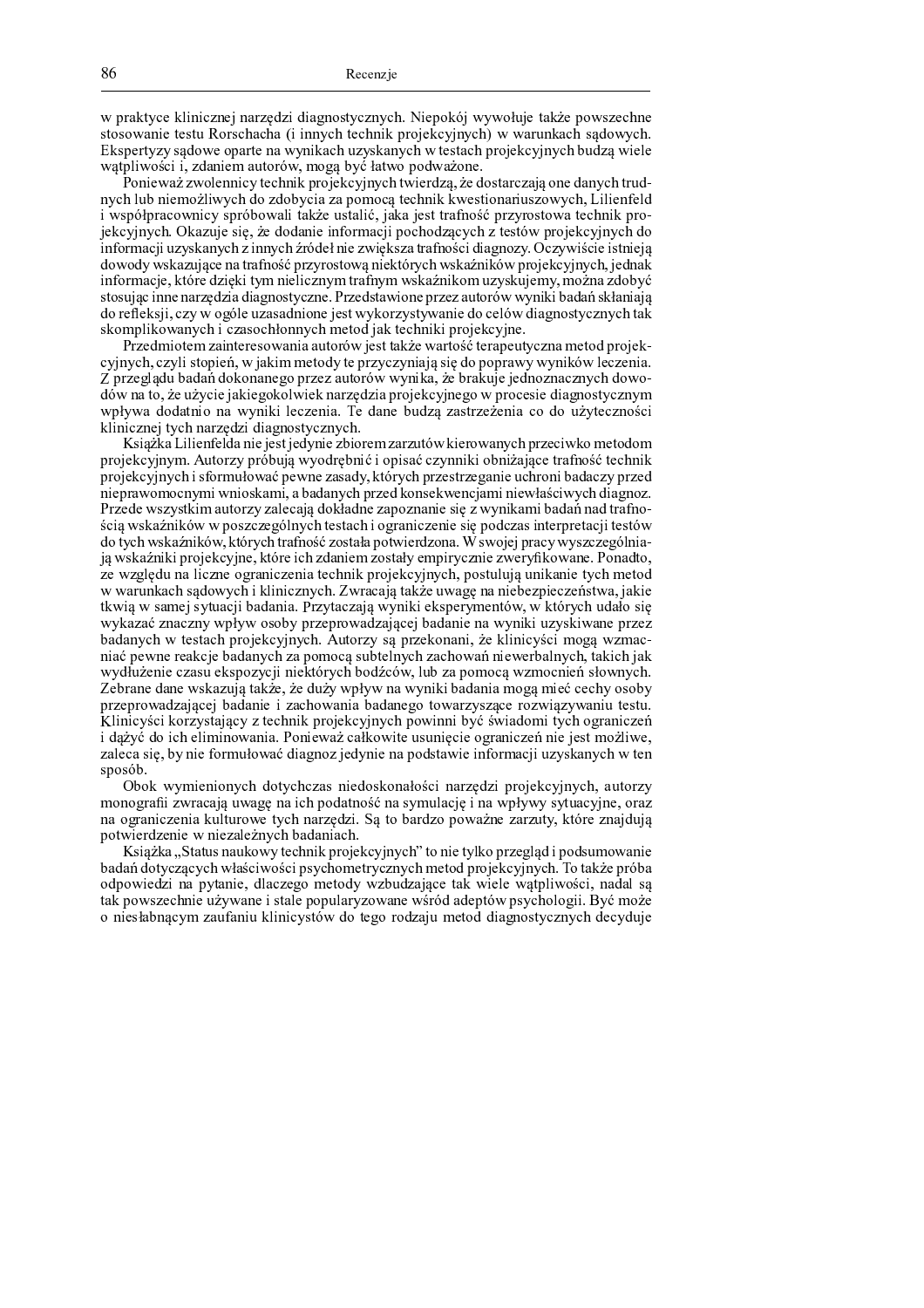¨ © <sup>ª</sup> « <sup>¬</sup> <sup>¬</sup> ® ¯ <sup>ª</sup> « ° « <sup>±</sup> <sup>²</sup> <sup>³</sup> ® ´ <sup>µ</sup> « ¶ · ¸ <sup>¹</sup> · <sup>¹</sup> ¸ <sup>ª</sup> <sup>¹</sup> <sup>¬</sup> <sup>³</sup> <sup>º</sup> ¨ <sup>ª</sup> ° <sup>²</sup> » © <sup>¼</sup> © <sup>½</sup> ¶ ® <sup>¾</sup> ¸ <sup>²</sup> ° <sup>¾</sup> <sup>±</sup> <sup>³</sup> <sup>º</sup> © <sup>ª</sup> ¨ © <sup>ª</sup> © ¿ ® ¸ ® <sup>²</sup> » <sup>µ</sup> <sup>ª</sup> <sup>¹</sup> « <sup>¬</sup> <sup>À</sup> <sup>²</sup> ¸ ¯ ® <sup>¬</sup> <sup>Á</sup> ∂ and a factory of the good of the good of which we can be a factory of the color of the state of the state of the state of the state of the state of the state of the state of the state of the state of the state of the s ° <sup>²</sup> » ¯ <sup>¬</sup> · <sup>¹</sup> <sup>Å</sup> <sup>¾</sup> <sup>¹</sup> ® ¨ <sup>ª</sup> ° <sup>²</sup> » © <sup>¾</sup> ® <sup>¬</sup> <sup>½</sup> ¯ © <sup>ª</sup> « ° <sup>²</sup> <sup>¹</sup> ¯ ° <sup>²</sup> » ¨ <sup>ª</sup> ° <sup>²</sup> » © <sup>¼</sup> © <sup>½</sup> <sup>¬</sup> <sup>µ</sup> <sup>¼</sup> ® ¯ ® <sup>²</sup> <sup>¹</sup> ¯ ¸ <sup>½</sup> © <sup>Á</sup> <sup>Æ</sup> ¸ <sup>¾</sup> ¯ © <sup>²</sup> <sup>¹</sup> ¸ <sup>Ç</sup> ¯ ® ¸ ¨ · <sup>¹</sup> ¸ <sup>Ã</sup> ® <sup>¼</sup> <sup>²</sup> <sup>¹</sup> <sup>¬</sup> <sup>³</sup> <sup>º</sup> ¨ © <sup>³</sup> <sup>¬</sup> ® <sup>¬</sup> <sup>³</sup> <sup>º</sup> <sup>²</sup> ¸ <sup>ª</sup> ® <sup>Å</sup> <sup>²</sup> © · <sup>¬</sup> <sup>¹</sup> <sup>²</sup> <sup>¹</sup> <sup>Å</sup> <sup>Ç</sup> <sup>²</sup> ® ¸ <sup>³</sup> <sup>¾</sup> © © <sup>¾</sup> ° <sup>Ç</sup> ® <sup>¬</sup> <sup>¾</sup> <sup>²</sup> <sup>¹</sup> <sup>º</sup> <sup>²</sup> ¸ © ® <sup>²</sup> » ¯ ® <sup>ª</sup> <sup>µ</sup> ® <sup>Ã</sup> <sup>ª</sup> « <sup>¬</sup> « <sup>±</sup> <sup>ª</sup> ® ¸ ¯ <sup>¬</sup> <sup>±</sup> <sup>µ</sup> © ° <sup>Ã</sup> <sup>Á</sup> <sup>Æ</sup> ¸ <sup>¾</sup> ¯ <sup>¬</sup> <sup>µ</sup> « <sup>¬</sup> <sup>È</sup> <sup>¬</sup> <sup>ª</sup> <sup>²</sup> ° ¯ <sup>¬</sup> <sup>²</sup> <sup>³</sup> <sup>¬</sup> « ¸ <sup>²</sup> » ¯ ® <sup>µ</sup> <sup>¬</sup> <sup>Ã</sup> ® ¨ · © <sup>³</sup> ¸ <sup>µ</sup> <sup>²</sup> ° <sup>³</sup> ¯ ° <sup>Ã</sup> ® ¨ © © <sup>¼</sup> ® <sup>ª</sup> <sup>À</sup> <sup>¬</sup> ¿ ¯ ® ¸ ´ <sup>²</sup> <sup>¹</sup> ¸ <sup>½</sup> © ¯ <sup>¬</sup> <sup>³</sup> <sup>¼</sup> ¸ ¨ <sup>ª</sup> <sup>¹</sup> ° <sup>Ã</sup> <sup>¾</sup> © © <sup>¾</sup> ¸ <sup>Ã</sup> <sup>³</sup> ¸ <sup>ª</sup> « ¨ · <sup>¹</sup> ° <sup>½</sup> © « © <sup>¬</sup> ¯ ° ¨ · <sup>¹</sup> ¸ <sup>¹</sup> <sup>É</sup> Â É <sup>¹</sup> © · <sup>²</sup> © ° ¨ · © <sup>½</sup> · <sup>¬</sup> <sup>Ã</sup> <sup>ª</sup> « <sup>±</sup> <sup>¾</sup> ® ¶ ¨ <sup>ª</sup> ° <sup>²</sup> » © <sup>¼</sup> © <sup>½</sup> ® <sup>²</sup> <sup>¹</sup> ¯ ° <sup>²</sup> » ¯ <sup>¬</sup> ® ¸ <sup>µ</sup> <sup>Ê</sup> <sup>Ê</sup> <sup>Ë</sup> ´ ¯ ® ¸ ¨ · <sup>¹</sup> ¸ ® <sup>¾</sup> <sup>±</sup> <sup>³</sup> <sup>º</sup> <sup>²</sup> ° © <sup>½</sup> ¶ <sup>¼</sup> ¸ <sup>ª</sup> <sup>¹</sup> <sup>µ</sup> © <sup>¼</sup> ¸ ¯ ® <sup>¬</sup> <sup>¹</sup> <sup>¬</sup> <sup>µ</sup> · ¸ <sup>ª</sup> ® ¸ <sup>ª</sup> « © <sup>ª</sup> © <sup>¬</sup> ¯ ® <sup>¬</sup> « ¸ <sup>²</sup> » ¯ ® <sup>µ</sup> ¨ · © <sup>³</sup> ¸ <sup>µ</sup> <sup>²</sup> ° <sup>³</sup> ¯ ° <sup>²</sup> » <sup>Á</sup> <sup>Ë</sup> ¯ ¯ ° <sup>Ã</sup> ² <sup>¹</sup> ° ¯ ¯ ® <sup>µ</sup> ® ¸ <sup>Ã</sup> ´ <sup>µ</sup> « ¶ · ° <sup>¹</sup> <sup>¾</sup> <sup>¬</sup> ¯ ® ¸ <sup>Ã</sup> <sup>¬</sup> <sup>±</sup> « © · ¶ <sup>¾</sup> ¸ <sup>²</sup> ° <sup>¾</sup> <sup>±</sup> <sup>³</sup> ¸ © ¨ © <sup>¹</sup> ° « ° ¯ ° <sup>Ã</sup> <sup>ª</sup> « © <sup>ª</sup> <sup>±</sup> ¯ <sup>µ</sup> <sup>±</sup> <sup>µ</sup> <sup>¼</sup> ® ¯ ® <sup>²</sup> ° <sup>ª</sup> « ¶ <sup>¾</sup> © «A oto el assos oirottistrois do ciossionicas el socios», tri irrostrois triois dio sociostroionica teorisodo ¯ ® ¸ <sup>µ</sup> « ¶ · ° <sup>²</sup> » <sup>ª</sup> <sup>µ</sup> <sup>¬</sup> <sup>Î</sup> ¯ ® <sup>µ</sup> ¶ ¨ · © <sup>³</sup> ¸ <sup>µ</sup> <sup>²</sup> ° <sup>³</sup> ¯ ° <sup>²</sup> » <sup>Á</sup> <sup>Æ</sup> ¸ <sup>¾</sup> ¯ <sup>¬</sup> <sup>µ</sup> <sup>¹</sup> <sup>¾</sup> <sup>¬</sup> ¯ ® ¸ <sup>Ã</sup> <sup>¬</sup> <sup>±</sup> « © · ¶ <sup>µ</sup> <sup>ª</sup> ® <sup>º</sup> <sup>Ï</sup> <sup>µ</sup> ® <sup>Ã</sup> © <sup>Ï</sup> ¸ « <sup>±</sup> <sup>¾</sup> <sup>¹</sup> ® <sup>¬</sup> <sup>À</sup> <sup>¬</sup> <sup>Í</sup> « a seria de alteração as assemblaire extras e o as a de alteração extras e o a e dessa extricte extras e o se ® <sup>ª</sup> « © « ¯ ° <sup>ª</sup> « <sup>¬</sup> « ° <sup>ª</sup> « ° <sup>²</sup> <sup>¹</sup> ¯ ® ¸ ¨ © <sup>¹</sup> ° « ° ¯ ° ° ¯ ® <sup>µ</sup> <sup>ª</sup> <sup>º</sup> ¨ <sup>±</sup> ¿ <sup>¼</sup> ® <sup>µ</sup> © <sup>¬</sup> ¯ ¸ <sup>²</sup> <sup>¹</sup> <sup>Å</sup> <sup>Ç</sup> <sup>²</sup> ® ¸ <sup>³</sup> ¯ ® <sup>Ï</sup> « ¸ ´ <sup>µ</sup> « ¶ · ° <sup>²</sup> » ° ¯ ® <sup>µ</sup> iazzk monozītīt izla jalielis mono — Lo esangtīso — mo itlssacetičos omogos esa ettilioso eso musicilionas sa ¨ © « ® ¸ · <sup>¾</sup> <sup>¹</sup> <sup>¬</sup> <sup>³</sup> <sup>º</sup> <sup>²</sup> ° <sup>Ã</sup> ® ¨ · <sup>¹</sup> ° <sup>¾</sup> <sup>¬</sup> « ¯ © <sup>Ç</sup> <sup>Í</sup> ¨ © <sup>ª</sup> <sup>¹</sup> <sup>²</sup> <sup>¹</sup> ¸ <sup>½</sup> ¶ <sup>¼</sup> ¯ ° <sup>²</sup> » <sup>ª</sup> <sup>µ</sup> <sup>¬</sup> <sup>Î</sup> ¯ ® <sup>µ</sup> ¶ ´ ¯ ® <sup>Ï</sup> <sup>¹</sup> « ° <sup>Ã</sup> ® ´ <sup>µ</sup> « ¶ · ¸ ¨ · <sup>¹</sup> ° <sup>¾</sup> <sup>¬</sup> « ¯ © <sup>Ç</sup> <sup>Í</sup> <sup>ª</sup> <sup>µ</sup> <sup>¬</sup> <sup>Î</sup> ¯ ® <sup>µ</sup> ¶ ¨ · © <sup>³</sup> ¸ <sup>µ</sup> <sup>²</sup> ° <sup>³</sup> ¯ ° <sup>²</sup> » ¨ © <sup>¾</sup> <sup>¬</sup> <sup>³</sup> <sup>º</sup> <sup>º</sup> « ¨ <sup>¼</sup> ® © <sup>Ç</sup> <sup>Í</sup> <sup>Á</sup> <sup>É</sup> <sup>±</sup> « © · <sup>¹</sup> ° <sup>µ</sup> <sup>ª</sup> ® <sup>º</sup> <sup>Ï</sup> <sup>µ</sup> ® <sup>¹</sup> <sup>¬</sup> <sup>¼</sup> ¸ <sup>²</sup> <sup>¬</sup> <sup>³</sup> <sup>º</sup> ´ ¿ ° © <sup>²</sup> ¸ ¯ ® <sup>¬</sup> <sup>³</sup> <sup>º</sup> <sup>²</sup> « · <sup>¬</sup> <sup>È</sup> ¯ © <sup>Ç</sup> <sup>Í</sup> <sup>ª</sup> <sup>µ</sup> <sup>¬</sup> <sup>Î</sup> ¯ ® <sup>µ</sup> ¶ ¨ · © <sup>³</sup> ¸ <sup>µ</sup> <sup>²</sup> ° <sup>³</sup> ¯ ° <sup>²</sup> » · © <sup>¹</sup> <sup>¬</sup> <sup>Ï</sup> ° <sup>Í</sup> <sup>Ã</sup> © <sup>Ï</sup> <sup>¼</sup> ® © <sup>Ç</sup> <sup>Í</sup> <sup>¹</sup> ¯ ® ¸ <sup>µ</sup> <sup>ª</sup> <sup>¹</sup> « <sup>¬</sup> <sup>À</sup> <sup>²</sup> ¸ <sup>Ì</sup> <sup>ª</sup> ¨ © © <sup>¾</sup> © <sup>¬</sup> ¯ ° <sup>²</sup> »  $\epsilon$  , and  $\epsilon$  and  $\epsilon$  and  $\epsilon$  and  $\epsilon$  is a strip of  $\epsilon$  . Destubries to be a strip of  $\epsilon$  and  $\epsilon$  and  $\epsilon$  and  $\epsilon$  and  $\epsilon$  and  $\epsilon$  and  $\epsilon$  and  $\epsilon$  and  $\epsilon$  and  $\epsilon$  and  $\epsilon$  and  $\epsilon$  and  $\epsilon$  and  $\epsilon$  and  $\epsilon$ ia wii wa mamuu waa waa amaa waa wa mamuu wa waa waa wa mamuu wa maa jina wa mataa wa kale waa wa maa waa waa w ¯ <sup>¬</sup> ¨ · <sup>¬</sup> ¯ ¸ ® <sup>Ã</sup> © · <sup>¬</sup> <sup>¼</sup> ¯ ¸ <sup>µ</sup> © ¯ <sup>ª</sup> ¸ <sup>µ</sup> ¸ ¯ <sup>²</sup> <sup>³</sup> ¸ ¯ ® ¸ <sup>À</sup> <sup>¬</sup> <sup>Ç</sup> <sup>²</sup> ® ° <sup>²</sup> » <sup>¾</sup> ® <sup>¬</sup> <sup>½</sup> ¯ © <sup>¹</sup> <sup>Á</sup> <sup>Ñ</sup> <sup>¬</sup> <sup>Ï</sup> <sup>¬</sup> <sup>³</sup> <sup>º</sup> ´ <sup>Ï</sup> ¸ ¯ <sup>¬</sup> <sup>¼</sup> ¸ <sup>Ï</sup> ° · © <sup>¹</sup> ® ¸ <sup>¬</sup> <sup>Í</sup> Ã ® « ° © ¨ · <sup>¹</sup> ¸ ¯ ® <sup>µ</sup> <sup>¼</sup> ® © <sup>Ç</sup> <sup>²</sup> ® « ° <sup>²</sup> » <sup>Ã</sup> ¸ « © <sup>¾</sup> <sup>¾</sup> ® <sup>¬</sup> <sup>½</sup> ¯ © <sup>ª</sup> « ° <sup>²</sup> <sup>¹</sup> ¯ ° <sup>²</sup> » · © <sup>¹</sup> ¨ © <sup>ª</sup> <sup>¹</sup> ¸ <sup>²</sup> » ¯ ® © ¯ ¸ <sup>Ç</sup> · © <sup>¾</sup> © ® <sup>ª</sup> <sup>µ</sup> <sup>±</sup> ¯ ® ¸ <sup>Ä</sup> ¨ <sup>ª</sup> ° <sup>²</sup> » © <sup>¼</sup> © <sup>½</sup> ¶ <sup>Á</sup> <sup>Ò</sup> <sup>¾</sup> <sup>¬</sup> ¯ ® ¸ <sup>Ã</sup> <sup>¬</sup> <sup>±</sup> « © · ¶ ´ ¯ <sup>¬</sup> <sup>¾</sup> <sup>¬</sup> <sup>¼</sup> <sup>¬</sup> <sup>µ</sup> « <sup>±</sup> <sup>¬</sup> <sup>¼</sup> ¯ ¸ <sup>³</sup> ¸ <sup>ª</sup> « ° <sup>½</sup> <sup>À</sup> © <sup>ª</sup> <sup>¹</sup> © ¯ ¸ <sup>Ó</sup> <sup>Ô</sup> <sup>¼</sup> <sup>¬</sup> « « ¸ <sup>Ã</sup> <sup>±</sup> ¨ · <sup>¹</sup> ¸ <sup>¹</sup> <sup>Æ</sup> ¸ ¯ <sup>ª</sup> ¸ ¯ <sup>¬</sup> ª « ® ¸ · <sup>¾</sup> <sup>¹</sup> ¸ ¯ ® ¸ ´ <sup>Ï</sup> ¸ <sup>Õ</sup> <sup>Á</sup> <sup>Á</sup> <sup>Á</sup> <sup>Ã</sup> ® <sup>¬</sup> · <sup>º</sup> ¨ © <sup>ª</sup> « <sup>Å</sup> ¨ <sup>±</sup> ¯ <sup>¬</sup> <sup>±</sup> <sup>µ</sup> © ¸ <sup>½</sup> © ¨ <sup>ª</sup> ° <sup>²</sup> » © <sup>¼</sup> © <sup>½</sup> ® ® <sup>µ</sup> <sup>¼</sup> ® ¯ ® <sup>²</sup> <sup>¹</sup> ¯ ¸ <sup>³</sup> <sup>Ã</sup> © <sup>Ï</sup> ¸ ¿ ° <sup>Í</sup> <sup>ª</sup> <sup>¹</sup> ° ¿ <sup>µ</sup> © <sup>Ç</sup> <sup>Í</sup> o e a secere e a a e que a de e a e a a a a a e e e alesanda que a secere lla a del sel a la corsecere a secere ¾ © « ° <sup>²</sup> <sup>¹</sup> ° « © « <sup>¬</sup> <sup>µ</sup> <sup>Ï</sup> ¸ <sup>Ð</sup> ¸ <sup>ª</sup> « <sup>±</sup> <sup>É</sup> ¨ ¸ · <sup>²</sup> ¸ ¨ <sup>²</sup> <sup>³</sup> ® <sup>Ð</sup> ¸ <sup>Ã</sup> <sup>¬</sup> « ° <sup>²</sup> <sup>¹</sup> ¯ ¸ <sup>³</sup> ® « ¸ <sup>ª</sup> « <sup>±</sup> · ° <sup>ª</sup> © <sup>¬</sup> ¯ ® <sup>¬</sup> ¨ © <sup>ª</sup> « <sup>¬</sup> <sup>²</sup> ® <sup>Á</sup>

Ò annis annis annis annis annis annis annis annis annis i i annis annis annis ann ann ann ann ann ann ann an ¯ <sup>¬</sup> <sup>³</sup> ® <sup>ª</sup> « © « ¯ ® ¸ <sup>³</sup> <sup>ª</sup> <sup>¹</sup> ° <sup>²</sup> » <sup>¾</sup> <sup>¬</sup> ¯ ° <sup>²</sup> » ¸ <sup>Ã</sup> ¨ ® · ° <sup>²</sup> <sup>¹</sup> ¯ ° <sup>²</sup> » <sup>¾</sup> © « ° <sup>²</sup> <sup>¹</sup> <sup>º</sup> <sup>²</sup> ° <sup>²</sup> » <sup>ª</sup> « <sup>¬</sup> « <sup>±</sup> <sup>ª</sup> <sup>±</sup> ¯ <sup>¬</sup> <sup>±</sup> <sup>µ</sup> © ¸ <sup>½</sup> © « ¸ <sup>²</sup> » ¯ ® <sup>µ</sup> ¨ · © <sup>³</sup> ¸ <sup>µ</sup> <sup>²</sup> ° <sup>³</sup> <sup>Ä</sup> ¯ ° <sup>²</sup> » <sup>Á</sup> <sup>Ù</sup> ° <sup>¾</sup> <sup>¬</sup> <sup>³</sup> ¸ <sup>ª</sup> ® <sup>Å</sup> ´ <sup>Ï</sup> ¸ <sup>²</sup> ¸ <sup>¼</sup> « ¸ ¯ © <sup>ª</sup> ® <sup>º</sup> <sup>½</sup> ¯ <sup>Å</sup> <sup>¼</sup> ® <sup>Á</sup> <sup>Ë</sup> <sup>²</sup> » © ¨ ® ¯ ® ¸ <sup>ª</sup> <sup>º</sup> · <sup>¹</sup> ¸ <sup>²</sup> <sup>¹</sup> © ¸ ® ¨ © ¨ <sup>¬</sup> · « ¸ <sup>¾</sup> © © <sup>¾</sup> <sup>¬</sup> <sup>Ã</sup> ® ¨ © <sup>ª</sup> « <sup>¬</sup> <sup>²</sup> ® ∙ dia mampiasa tanggalan ing kabupatèn karang mangkali na mangkatan kalendar kalendar karang karang karang kara ie aangeste met die Afrikaanse ookstel ook met die sekende en die die die verkende ook die die ookstelle en die ¹ ¸ · ° <sup>Ø</sup> <sup>µ</sup> © <sup>¬</sup> <sup>Í</sup> ¨ © <sup>ª</sup> <sup>¹</sup> ¸ <sup>²</sup> » ¯ ® ¸ ¨ · <sup>¹</sup> ° <sup>³</sup> <sup>Å</sup> « ¸ ´ <sup>¬</sup> ¯ ® ¸ ¨ © « ® ¸ · <sup>¾</sup> <sup>¹</sup> © ¯ ¸ ¯ <sup>¬</sup> <sup>±</sup> <sup>µ</sup> © © ¨ · <sup>¹</sup> ¸ <sup>µ</sup> © ¯ <sup>¬</sup> ¯ ® <sup>¬</sup> © ® <sup>²</sup> » <sup>ª</sup> <sup>µ</sup> <sup>±</sup> <sup>Ä</sup> « ¸ <sup>²</sup> <sup>¹</sup> ¯ © <sup>Ç</sup> <sup>²</sup> ® ® <sup>Ã</sup> © <sup>Ï</sup> <sup>¼</sup> ® © <sup>Ç</sup> <sup>²</sup> ® <sup>¬</sup> <sup>²</sup> » <sup>¹</sup> <sup>¬</sup> <sup>ª</sup> « © <sup>ª</sup> © <sup>¬</sup> ¯ ® <sup>¬</sup> ´ <sup>³</sup> ¸ <sup>¾</sup> ¯ © <sup>²</sup> <sup>¹</sup> ¸ <sup>Ç</sup> ¯ ® ¸ ° <sup>µ</sup> <sup>¬</sup> <sup>¹</sup> <sup>±</sup> <sup>³</sup> <sup>º</sup> <sup>²</sup> ´ <sup>Ï</sup> ¸ ¯ <sup>¬</sup> · <sup>¹</sup> <sup>Å</sup> <sup>¾</sup> <sup>¹</sup> ® <sup>¬</sup> ¨ · © <sup>³</sup> ¸ <sup>µ</sup> <sup>²</sup> ° <sup>³</sup> ¯ ¸ Ã © <sup>½</sup> <sup>º</sup> <sup>ª</sup> ¨ ¸ <sup>À</sup> ¯ ® <sup>¬</sup> <sup>Í</sup> <sup>ª</sup> « <sup>¬</sup> ¯ <sup>¾</sup> <sup>¬</sup> · <sup>¾</sup> ° ¨ <sup>ª</sup> ° <sup>²</sup> » © <sup>Ã</sup> ¸ « · ° <sup>²</sup> <sup>¹</sup> ¯ ¸ ® ¿ ° <sup>Í</sup> <sup>±</sup> <sup>Ï</sup> ° « ¸ <sup>²</sup> <sup>¹</sup> ¯ ¸ ¨ · © <sup>²</sup> ¸ <sup>ª</sup> ® ¸ <sup>¾</sup> ® <sup>¬</sup> <sup>½</sup> ¯ © <sup>ª</sup> « ° <sup>²</sup> <sup>¹</sup> ¯ ° <sup>Ã</sup> <sup>Á</sup> Ë ali mala se san se samedela alesse Aalesa o a ome duesa se del la filla del sede foi a se del segue de se es Ñ de ses an eas des Nin em ses eas an Isaac an an dezes I an este eas. Is de als els as em a als nezes a — a m « ¸ <sup>²</sup> » ¯ ® <sup>µ</sup> ® ¨ · © <sup>³</sup> ¸ <sup>µ</sup> <sup>²</sup> ° <sup>³</sup> ¯ ¸ ´ <sup>µ</sup> « ¶ · ¸ <sup>ª</sup> <sup>º</sup> © ¿ ¸ <sup>²</sup> ¯ ® ¸ ¯ <sup>¬</sup> <sup>³</sup> ¨ © ¨ <sup>±</sup> <sup>¼</sup> <sup>¬</sup> · ¯ ® ¸ <sup>³</sup> <sup>ª</sup> <sup>¹</sup> ¸ <sup>Ç</sup> · ¶ <sup>¾</sup> ¨ <sup>ª</sup> ° <sup>²</sup> » © <sup>¼</sup> © <sup>½</sup> ¶ ¨ · <sup>¬</sup> <sup>µ</sup> « ° <sup>µ</sup> ¶ ´ Ã <sup>¬</sup> <sup>³</sup> <sup>º</sup> ® <sup>Å</sup> <sup>²</sup> ¸ <sup>³</sup> ¯ ® ¸ <sup>¾</sup> © <sup>ª</sup> <sup>µ</sup> © ¯ <sup>¬</sup> <sup>À</sup> © <sup>Ç</sup> <sup>²</sup> ® ¯ ® <sup>Ï</sup> <sup>¹</sup> <sup>¬</sup> <sup>¼</sup> ¸ « ´ ® ® <sup>²</sup> » ¿ ¸ <sup>¹</sup> <sup>µ</sup> · ° « ° <sup>²</sup> <sup>¹</sup> ¯ ¸ <sup>ª</sup> « © <sup>ª</sup> © <sup>¬</sup> ¯ ® ¸ © · <sup>¬</sup> <sup>¹</sup> ¨ · © ¨ <sup>¬</sup> <sup>½</sup> © <sup>¬</sup> ¯ ® ¸ × a ≡ a van estado se a ser ela pelaña a ser arabidada a an estado de mesaldalendar la mesaldida de la estado ® <sup>ª</sup> <sup>º</sup> <sup>¾</sup> © ° <sup>²</sup> » ´ <sup>µ</sup> « ¶ · <sup>¹</sup> ° ¯ <sup>¬</sup> <sup>²</sup> © <sup>¾</sup> <sup>¹</sup> ® ¸ <sup>Ì</sup> <sup>¾</sup> ¸ <sup>²</sup> ° <sup>¾</sup> <sup>±</sup> <sup>³</sup> <sup>º</sup> © ° ¿ © · <sup>¹</sup> ¸ « ¸ <sup>²</sup> » ¯ ® <sup>µ</sup> <sup>¾</sup> ® <sup>¬</sup> <sup>½</sup> ¯ © <sup>ª</sup> « ° <sup>²</sup> <sup>¹</sup> ¯ ° <sup>²</sup> » ® <sup>¾</sup> © <sup>ª</sup> « <sup>±</sup> <sup>¾</sup> ¸ ¯ <sup>Ä</sup> « @ secondarista de la governidad de la secondaria de la governa de la secondación de la secondaria de la seconda ¯ <sup>¬</sup> · <sup>¹</sup> <sup>Å</sup> <sup>¾</sup> <sup>¹</sup> ® <sup>¬</sup> <sup>Ã</sup> ® ¨ · © <sup>³</sup> ¸ <sup>µ</sup> <sup>²</sup> ° <sup>³</sup> ¯ ° <sup>Ã</sup> ® <sup>¾</sup> <sup>¬</sup> <sup>³</sup> ¸ <sup>¾</sup> © <sup>ª</sup> « <sup>Å</sup> ¨ <sup>¾</sup> © <sup>¾</sup> <sup>¬</sup> ¯ ° <sup>²</sup> » ¯ ® ¸ © <sup>ª</sup> ® <sup>º</sup> <sup>½</sup> <sup>¬</sup> <sup>¼</sup> ¯ ° <sup>²</sup> » ® ¯ ¯ ° <sup>ª</sup> ¨ © <sup>ª</sup> ¶ ¿ <sup>Á</sup>

à ª ® <sup>º</sup> <sup>Ï</sup> <sup>µ</sup> <sup>¬</sup> <sup>Õ</sup> <sup>Ú</sup> « <sup>¬</sup> « <sup>±</sup> <sup>ª</sup> ¯ <sup>¬</sup> <sup>±</sup> <sup>µ</sup> © ° « ¸ <sup>²</sup> » ¯ ® <sup>µ</sup> ¨ · © <sup>³</sup> ¸ <sup>µ</sup> <sup>²</sup> ° <sup>³</sup> ¯ ° <sup>²</sup> » <sup>×</sup> © <sup>¾</sup> © <sup>À</sup> <sup>±</sup> <sup>³</sup> ¸ <sup>ª</sup> ® <sup>Å</sup> <sup>¾</sup> © <sup>¾</sup> © <sup>Ç</sup> ® <sup>¬</sup> <sup>¾</sup> <sup>²</sup> <sup>¹</sup> ¸ <sup>Ì</sup> ¨ <sup>ª</sup> ° <sup>Ä</sup> o la o lo o ostri o saa ostriro sagirao la a sastro kiao, sao la o gosana ostrirosagirao, saa osaasana ao gaadir osaagira ن • أو أو أو أو بالمسلم الذي أو أو أو أو أو أو أو أو بالمسلم الأو بالمسلم الأو بالمسلم الأو بالمسلم الأو الأو ا  $\bm{u}$  , and  $\bm{v}$  ,  $\bm{v}$  ,  $\bm{v}$  ,  $\bm{v}$  ,  $\bm{v}$  ,  $\bm{v}$  ,  $\bm{v}$  ,  $\bm{v}$  ,  $\bm{v}$  ,  $\bm{v}$  ,  $\bm{v}$  ,  $\bm{v}$  ,  $\bm{v}$  ,  $\bm{v}$  ,  $\bm{v}$  ,  $\bm{v}$  ,  $\bm{v}$  ,  $\bm{v}$  ,  $\bm{v}$  ,  $\bm{v}$  ,  $\bm{v}$ ∞ e o o se eleccione de construendo ales estados de construeiros por estados de construeiros e ales estados de ¨ · © <sup>³</sup> ¸ <sup>µ</sup> <sup>²</sup> ° <sup>³</sup> ¯ ° <sup>²</sup> » ® · © <sup>¹</sup> <sup>¬</sup> <sup>Ï</sup> <sup>¬</sup> ¯ ® <sup>¬</sup> ¯ <sup>¬</sup> « ¸ <sup>Ã</sup> <sup>¬</sup> « ¨ · <sup>¹</sup> ° <sup>²</sup> <sup>¹</sup> ° ¯ <sup>±</sup> « · <sup>¹</sup> ° <sup>Ã</sup> <sup>±</sup> <sup>³</sup> <sup>º</sup> <sup>²</sup> ¸ <sup>³</sup> <sup>ª</sup> ® <sup>Å</sup> <sup>¾</sup> <sup>±</sup> <sup>Ï</sup> ¸ <sup>³</sup> ¨ © ¨ <sup>±</sup> <sup>¼</sup> <sup>¬</sup> · ¯ © <sup>Ç</sup> <sup>²</sup> ® « ° <sup>²</sup> » ¯ <sup>¬</sup> · <sup>¹</sup> <sup>Å</sup> <sup>¾</sup> <sup>¹</sup> ® <sup>¾</sup> ® <sup>¬</sup> <sup>½</sup> ¯ © <sup>ª</sup> « ° <sup>²</sup> <sup>¹</sup> ¯ ° <sup>²</sup> » <sup>Á</sup> <sup>Ý</sup> ® ¸ <sup>º</sup> « ¨ <sup>¼</sup> ® <sup>º</sup> <sup>¹</sup> <sup>¬</sup> <sup>¼</sup> ¸ « <sup>º</sup> <sup>µ</sup> <sup>ª</sup> ® <sup>º</sup> <sup>Ï</sup> <sup>µ</sup> ® <sup>³</sup> ¸ <sup>ª</sup> « <sup>¾</sup> © <sup>ª</sup> <sup>µ</sup> © ¯ <sup>¬</sup> <sup>À</sup> ° ¨ · <sup>¹</sup> ¸ <sup>µ</sup> <sup>À</sup> <sup>¬</sup> <sup>¾</sup> <sup>¬</sup> <sup>±</sup> « © · <sup>ª</sup> « <sup>¬</sup>  $\rm{H}_{\rm{cl,corr}}$   $C$  as a lampling  $V_{\rm{l,rad}}$  and  $\rm{L}_{\rm{eff}}$  . Let to a contain monto sumply momentum a month ia e o xer ara destina deseta indianeza negara tele legala nesara estan energelaren edesaren ego ez dezelen ez ® ¤ o → o ir o x var vas → Nico → o d \* o va o riscovas es o o la que azzo la do o d a o constante de irente de la decode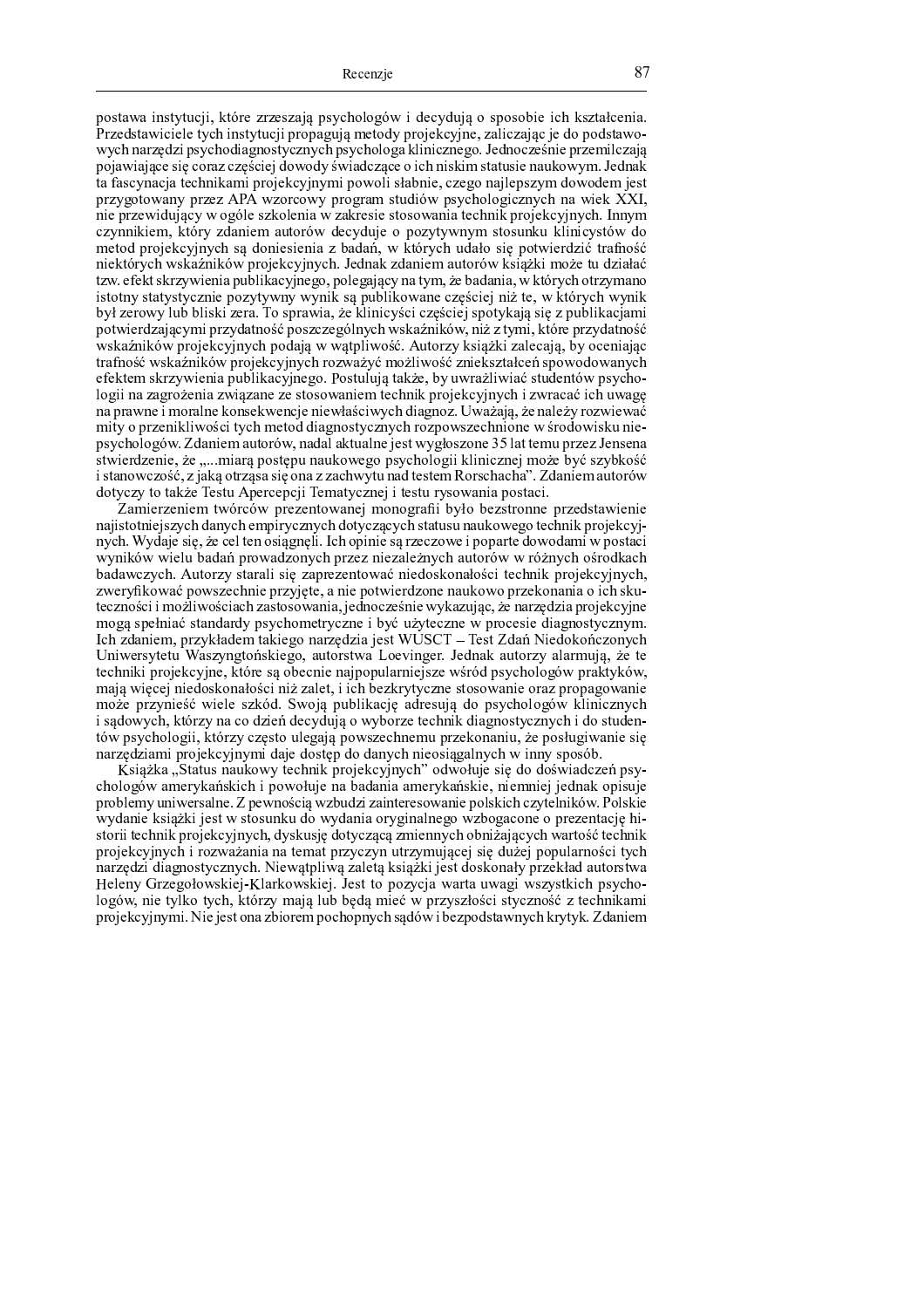jej autorów nie istnieje prosta i sensowna odpowiedź na pytanie, czy techniki projekcyjne są trafne. Należy raczej zastanowić się nad tym, do jakiego stopnia są trafne z punktu widzenia celów, do jakich są używane w praktyce psychologicznej.

Elżbieta Anita Baicar

### Gloria Babiker, Lois Arnold AUTOAGRESJA. MOWA ZRANIONEGO CIAŁA Tłum.: Magdalena Polaszewska-Nicke Gdańskie Wydawnictwo Psychologiczne, Gdańsk, 2002, s. 220 (oryg.: The language of injury, 1997)

Określenie *agresja* w psychologii oznacza skłonności do zachowań agresywnych, ataku, trudności kontrolowania negatywnych popędów i impulsów skierowanych przeciwko innym ludziom, sytuacjom, poglądom. Samouszkodzenie to akt polegający na zadawaniu bólu i/lub ran swemu ciału pozbawiony jednakże intencji samobójczych. Spotyka się różne formy samouszkodzenia. Najczęściej jest to nacinanie skóry, poparzenia wodą lub parą, substancjami chemicznymi, obijanie się o ściany, drapanie, nakłuwanie, gryzienie, pocieranie, wyrywanie włosów, rzęs itp. Zalicza się tu również zachowania autodestrukcyjne, np. samoniszczenie, zaburzenia łaknienia, nadużywanie substancji. Autoagresja zwykle powstaje jako bezpośredni lub odroczony skutek w sytuacji uniemożliwiającej działanie, a także jako wynik długotrwałej izolacji społecznej (np. w zakładach karnych), intoksykacji (zatrucia organizmu toksynami), presji psychicznej, zastraszenia, psycho- i fizjomanipulacji, pozbawienia snu, a nawet błędów dietetycznych. Często współwystępuje w sytuacji grupowej jako działanie imitacyjne (naśladowcze), będące wyrazem dostosowania się do wymagań i zasad obowiązujących np. w grupie rówieśniczej, subkulturze (także patologicznej). Agresja może być skierowana na zewnątrz (środowisko, otoczenie, rodzina, rywal, drużyna sportowa lub nawet przypadkowy przechodzień) lub do wewnątrz. Wyróżnia sie również agresie odroczona, pozornie nie mająca zwiazku z aktualna sytuacja, a także agresję indukowaną, powstającą w efekcie oddziaływań o charakterze psychomanipulacji. Agresja może przybierać rozmaite formy: od aktów fizycznych, jak przemoc czy gwałt w rozmaitych (indywidualnych lub grupowych) postaciach, do bardziej subtelnych zachowań, m.in. krzyku, agresji słownej, złośliwości zachowania (jawnej lub ukrytej), mimiki czy gestykulacji. Współczesne badania wykazują, że zjawiskiem agresji można dowolnie sterować, zarówno w skali jednostkowej, jak i społecznej. Pierwotnie agresja była pozytywną cechą, pozwalającą na przetrwanie gatunku ludzkiego. Współczesne pozytywne rozumienie agresji interpretowane jest, zwłaszcza w tradycji cywilizacji amerykańskiej, jako nieunikanie rywalizacji (walki), pozwalające zaspokoić potrzeby i zabezpieczające osobę czy grupę przed niekorzystnymi wpływami otoczenia, także społecznymi. Tak pojęta agresja cechuje dynamiczną osobowość. Autorzy zajmujący się problemem agresji w podobny sposób definiują to pojęcie. Jest to wszelkie działanie (fizyczne lub słowne), którego celem jest wyrządzenie krzywdy fizycznej lub psychicznej – rzeczywistej bądź symbolicznej - jakiejś osobie lub czemuś, co ją zastępuje. Autoagresja jest zazwyczaj reakcją na frustrację, jest też przejawem wrogości do otoczenia i samego siębie. Autoagresja jest formą agresji skierowaną w stosunku do siebie. Autoagresja ma zwykle charakter psychofizyczny. Jest to działanie, u którego podłoża leżą gniewne emocje i nieprzyjazne intencje, działanie, które ma na celu wywołać u siebie ból, niepokój bądź wewnętrzne cierpienie. Do natury aktu autoagresji należy jej umyślność. Autoagresją nazywa się reak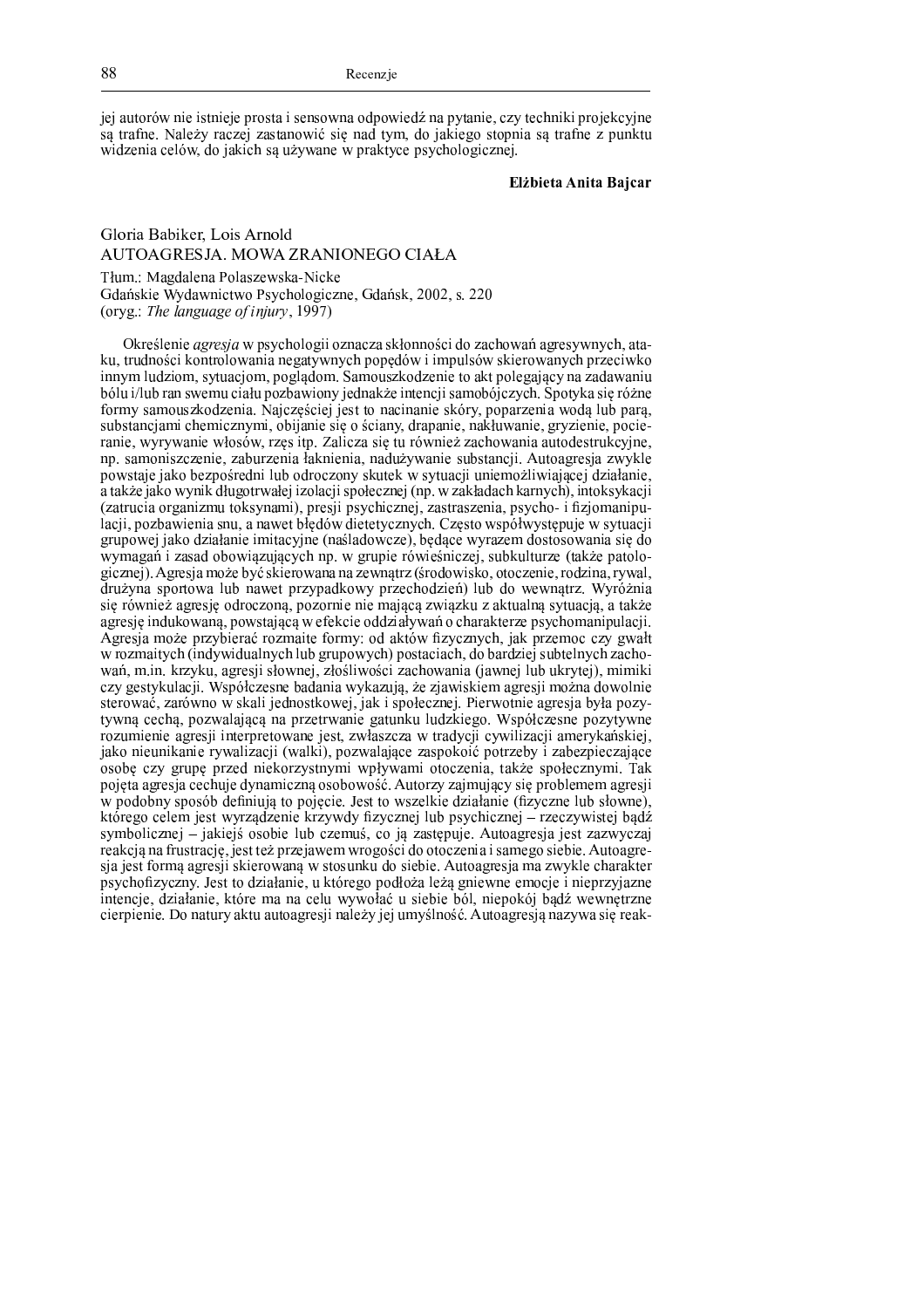aio se logojo o seo driokosili grito dilittasi eo droosei so gittoi osoosirsee. Niloro to etto toitri p <sup>x</sup> <sup>l</sup> <sup>m</sup> <sup>v</sup> <sup>k</sup> <sup>i</sup> <sup>t</sup> <sup>r</sup> { <sup>x</sup> <sup>l</sup> <sup>m</sup> <sup>x</sup> } <sup>t</sup> <sup>p</sup> <sup>i</sup> <sup>m</sup> <sup>z</sup> <sup>p</sup> <sup>r</sup> <sup>u</sup> <sup>p</sup> <sup>x</sup> <sup>u</sup> <sup>z</sup> { <sup>r</sup> <sup>u</sup> <sup>y</sup> <sup>p</sup> <sup>j</sup> <sup>q</sup> <sup>i</sup> { <sup>t</sup> <sup>z</sup> <sup>m</sup> <sup>o</sup> <sup>u</sup> <sup>i</sup> <sup>k</sup> <sup>r</sup> <sup>s</sup> <sup>k</sup> <sup>r</sup> <sup>i</sup> <sup>j</sup> <sup>u</sup> <sup>u</sup> <sup>i</sup> <sup>i</sup> <sup>u</sup> <sup>l</sup> <sup>t</sup> <sup>k</sup> <sup>y</sup> <sup>m</sup> <sup>r</sup> <sup>k</sup> <sup>o</sup> <sup>m</sup> s tu o komunistas da prioma o m o martio diri o izmoglo marmasi o godina o m

we have the contract of the state of the contract of the state of the contract of the final state were the sta r s m s m s m i t r i m i t u stil m a di t r t r a da i li m s t a s s a s a s s a s a s a k i t a t s a s a p <sup>w</sup> <sup>m</sup> <sup>s</sup> <sup>k</sup> <sup>x</sup> <sup>w</sup> <sup>y</sup> <sup>i</sup> <sup>j</sup> <sup>t</sup> <sup>l</sup> <sup>k</sup> <sup>x</sup> <sup>l</sup> <sup>k</sup> <sup>y</sup> { <sup>z</sup> { <sup>k</sup> <sup>p</sup> <sup>l</sup> <sup>u</sup> <sup>u</sup> <sup>m</sup> <sup>s</sup> <sup>t</sup> <sup>u</sup> <sup>r</sup> <sup>m</sup> <sup>y</sup> <sup>m</sup> <sup>r</sup> <sup>w</sup> <sup>j</sup> <sup>q</sup> <sup>s</sup> <sup>u</sup> <sup>p</sup> <sup>o</sup> <sup>r</sup> <sup>m</sup> <sup>t</sup> { <sup>l</sup> <sup>x</sup> { <sup>i</sup> <sup>u</sup> <sup>p</sup> { <sup>i</sup> <sup>t</sup> <sup>r</sup> <sup>k</sup> <sup>j</sup> <sup>u</sup> <sup>k</sup> is otrosoo sommasosy samylasoso yy ogtotasola omogoola ogsagaso yy gmirolo. Ni oytoogsagaanaanaan s m i t m i t m i m i t k m i t k i m i t i m i t m i t i m i m i n i u n i u d i u m i d a k k x j u n i u n m z t a t u u wa iliyaha a a ti a a i wa la a a a a a a a a a a wa ma iliyati wa wa a a a anilia a i ati wa a i p o k p a se se se la persona e se se se la pala de la persona la persona de la persona de la provincia del po u waa i oli otaa o gool. Waa taaa oli gaa olatoma to uu oli ah ow waa garaa dheer ah waa waa o waa dhicaan dho p o k a c a c a i a i a d i a c m a w o w a i t i i a m r a i k a k a k a k a k m a s t m a s i w w y w w y w w } { <sup>z</sup> <sup>p</sup> <sup>p</sup> <sup>y</sup> <sup>k</sup> <sup>m</sup> <sup>n</sup> <sup>p</sup> <sup>m</sup> <sup>p</sup> { <sup>s</sup> <sup>t</sup> <sup>u</sup> <sup>k</sup> <sup>i</sup> <sup>y</sup> <sup>m</sup> } <sup>u</sup> <sup>k</sup> <sup>l</sup> <sup>t</sup> <sup>k</sup> <sup>t</sup> <sup>m</sup> <sup>s</sup> <sup>t</sup> <sup>u</sup> <sup>i</sup> <sup>z</sup> <sup>t</sup> <sup>p</sup> <sup>i</sup> <sup>m</sup> <sup>z</sup> <sup>w</sup> <sup>j</sup> <sup>k</sup> <sup>x</sup> <sup>u</sup> <sup>r</sup> <sup>p</sup> <sup>x</sup> <sup>l</sup> <sup>r</sup> <sup>u</sup> <sup>k</sup> <sup>p</sup> <sup>o</sup> <sup>k</sup> <sup>x</sup> { <sup>z</sup> <sup>r</sup> <sup>u</sup> <sup>k</sup> z <sup>m</sup> } <sup>k</sup> <sup>i</sup> <sup>t</sup> <sup>z</sup> <sup>u</sup> <sup>k</sup> <sup>t</sup> <sup>q</sup> <sup>i</sup> <sup>t</sup> { <sup>x</sup> <sup>v</sup> <sup>p</sup> } <sup>x</sup> <sup>t</sup> { <sup>i</sup> <sup>z</sup> <sup>u</sup> <sup>k</sup> <sup>r</sup> <sup>u</sup> <sup>y</sup> <sup>z</sup> <sup>i</sup> <sup>t</sup> <sup>k</sup> <sup>r</sup> <sup>u</sup> <sup>k</sup> <sup>x</sup> <sup>u</sup> <sup>p</sup> <sup>o</sup> <sup>k</sup> <sup>x</sup> <sup>j</sup> <sup>u</sup> <sup>u</sup> <sup>p</sup> <sup>w</sup> <sup>m</sup> <sup>p</sup> <sup>o</sup> <sup>k</sup> <sup>x</sup> <sup>j</sup> <sup>u</sup> <sup>|</sup> <sup>m</sup> <sup>k</sup> <sup>p</sup> <sup>y</sup> <sup>k</sup> l <sup>v</sup> { <sup>r</sup> <sup>q</sup> <sup>t</sup> <sup>n</sup> <sup>k</sup> <sup>y</sup> <sup>w</sup> { <sup>p</sup> <sup>t</sup> <sup>z</sup> <sup>v</sup> <sup>p</sup> <sup>x</sup> <sup>t</sup> <sup>i</sup> <sup>t</sup> <sup>p</sup> <sup>m</sup> <sup>o</sup> <sup>n</sup> <sup>q</sup> <sup>s</sup> <sup>p</sup> <sup>r</sup> <sup>u</sup> <sup>p</sup> <sup>m</sup> } <sup>p</sup> <sup>t</sup> <sup>z</sup> <sup>s</sup> <sup>t</sup> <sup>u</sup> <sup>l</sup> <sup>t</sup> <sup>k</sup> <sup>s</sup> <sup>k</sup> <sup>z</sup> <sup>x</sup> <sup>t</sup> { <sup>x</sup> <sup>y</sup> <sup>u</sup> <sup>|</sup> <sup>k</sup> <sup>n</sup> <sup>k</sup> <sup>z</sup> <sup>u</sup> <sup>t</sup> <sup>j</sup> <sup>u</sup> <sup>u</sup> <sup>n</sup> <sup>|</sup> <sup>w</sup> <sup>x</sup> <sup>l</sup> <sup>v</sup> <sup>i</sup> <sup>t</sup> <sup>k</sup> <sup>r</sup> <sup>u</sup> <sup>k</sup> <sup>j</sup> <sup>k</sup> <sup>x</sup> <sup>m</sup> <sup>j</sup> <sup>k</sup> <sup>s</sup> <sup>k</sup> <sup>r</sup> <sup>t</sup> <sup>r</sup> <sup>p</sup> <sup>j</sup> <sup>w</sup> <sup>s</sup> <sup>r</sup> <sup>u</sup> <sup>k</sup> <sup>j</sup> <sup>x</sup> <sup>t</sup> { <sup>i</sup> <sup>z</sup> <sup>l</sup> <sup>p</sup> <sup>y</sup> { <sup>i</sup> <sup>k</sup> <sup>l</sup> <sup>m</sup> } <sup>n</sup> <sup>k</sup> <sup>|</sup> <sup>z</sup> <sup>z</sup> <sup>p</sup> <sup>n</sup> <sup>y</sup> <sup>u</sup> <sup>t</sup> <sup>p</sup> <sup>o</sup> <sup>k</sup> <sup>x</sup> { <sup>z</sup> <sup>r</sup> { <sup>|</sup> <sup>u</sup> t <sup>p</sup> <sup>i</sup> <sup>m</sup> <sup>z</sup> <sup>p</sup> <sup>r</sup> <sup>u</sup> <sup>p</sup> <sup>|</sup> <sup>u</sup> <sup>u</sup> <sup>x</sup> <sup>m</sup> <sup>u</sup> <sup>p</sup> <sup>z</sup> <sup>u</sup> <sup>p</sup> <sup>p</sup> <sup>u</sup> <sup>z</sup> <sup>x</sup> <sup>l</sup> <sup>v</sup> <sup>i</sup> <sup>t</sup> <sup>k</sup> <sup>x</sup> <sup>r</sup> <sup>p</sup> <sup>t</sup> <sup>k</sup> <sup>i</sup> <sup>t</sup> { <sup>z</sup> <sup>u</sup> <sup>x</sup> <sup>m</sup> <sup>s</sup> <sup>m</sup> <sup>x</sup> <sup>p</sup> <sup>i</sup> <sup>t</sup> <sup>p</sup> <sup>j</sup> <sup>q</sup> <sup>z</sup> <sup>u</sup> <sup>k</sup> <sup>n</sup> <sup>k</sup> <sup>l</sup> <sup>t</sup> { <sup>y</sup> <sup>v</sup> <sup>p</sup> <sup>s</sup> <sup>z</sup> <sup>p</sup> <sup>y</sup> <sup>u</sup> <sup>k</sup> <sup>o</sup> <sup>m</sup> <sup>z</sup> <sup>v</sup> <sup>p</sup> <sup>r</sup> <sup>u</sup> <sup>k</sup> <sup>|</sup> <sup>k</sup> <sup>i</sup> <sup>p</sup> <sup>r</sup> <sup>u</sup> <sup>t</sup> <sup>|</sup> <sup>w</sup> <sup>l</sup> <sup>m</sup> <sup>x</sup> <sup>l</sup> <sup>m</sup> <sup>z</sup> <sup>p</sup> <sup>r</sup> <sup>u</sup> <sup>p</sup> <sup>p</sup> <sup>o</sup> <sup>p</sup> <sup>k</sup> <sup>n</sup> <sup>u</sup> <sup>t</sup> <sup>m</sup> <sup>z</sup> <sup>p</sup> <sup>r</sup> <sup>u</sup> <sup>k</sup> <sup>|</sup> <sup>p</sup> <sup>v</sup> <sup>k</sup> <sup>j</sup> <sup>p</sup> <sup>w</sup> <sup>m</sup> <sup>p</sup> <sup>o</sup> <sup>k</sup> <sup>x</sup> <sup>j</sup> <sup>u</sup> <sup>|</sup> <sup>m</sup> <sup>k</sup> i a n m m p o y a n a m a m a n a m a n a l i a k m a n a m a n a r a r a r m a r m a n a n a n a n a n a n a s <sup>m</sup> <sup>r</sup> <sup>p</sup> <sup>p</sup> <sup>x</sup> <sup>p</sup> <sup>r</sup> <sup>u</sup> <sup>p</sup> <sup>t</sup> <sup>p</sup> <sup>i</sup> <sup>m</sup> <sup>z</sup> <sup>p</sup> <sup>p</sup> <sup>o</sup> <sup>k</sup> <sup>x</sup> { <sup>z</sup> <sup>r</sup> { <sup>i</sup> <sup>p</sup> <sup>r</sup> <sup>w</sup> <sup>j</sup> <sup>q</sup> <sup>i</sup> { <sup>z</sup> <sup>k</sup> <sup>z</sup> <sup>x</sup> <sup>l</sup> <sup>v</sup> <sup>i</sup> <sup>t</sup> <sup>k</sup> <sup>x</sup> <sup>r</sup> <sup>k</sup> <sup>j</sup> <sup>x</sup> <sup>t</sup> <sup>y</sup> <sup>m</sup> <sup>n</sup> <sup>k</sup> <sup>x</sup> { <sup>x</sup> <sup>k</sup> <sup>|</sup> <sup>z</sup> { <sup>|</sup> <sup>p</sup> <sup>o</sup> <sup>p</sup> m n o p n s t p i s i j n s t m s i u s t r p i s a w r w r p i s s t i s m a w r y w r y w r y i w s t y w s t IZ m241. 2 m 2 m v p r u k s 12 m v p v p r u k m s s v v s m s s k n m s s v s s t u s s t u t p i s s t u m s r <sup>u</sup> <sup>k</sup> <sup>p</sup> <sup>o</sup> <sup>k</sup> <sup>x</sup> { <sup>z</sup> <sup>r</sup> { <sup>i</sup> <sup>l</sup> <sup>m</sup> <sup>x</sup> <sup>l</sup> <sup>m</sup> <sup>v</sup> <sup>k</sup> <sup>i</sup> <sup>t</sup> <sup>r</sup> { <sup>i</sup> <sup>u</sup> <sup>k</sup> <sup>|</sup> <sup>l</sup> <sup>p</sup> { <sup>i</sup> <sup>t</sup> <sup>r</sup> { <sup>i</sup> <sup>t</sup> <sup>u</sup> <sup>k</sup> <sup>i</sup> <sup>u</sup> <sup>u</sup> <sup>|</sup> <sup>v</sup> <sup>m</sup> <sup>s</sup> <sup>t</sup> <sup>u</sup> <sup>k</sup> <sup>|</sup> <sup>p</sup> <sup>j</sup> <sup>q</sup> <sup>l</sup> <sup>p</sup> <sup>z</sup> <sup>m</sup> <sup>s</sup> <sup>m</sup> z <sup>t</sup> <sup>p</sup> <sup>x</sup> <sup>p</sup> <sup>r</sup> <sup>u</sup> <sup>p</sup> <sup>z</sup> } <sup>k</sup> <sup>t</sup> <sup>l</sup> <sup>u</sup> <sup>k</sup> <sup>i</sup> <sup>t</sup> <sup>r</sup> { <sup>|</sup> <sup>m</sup> <sup>s</sup> <sup>m</sup> <sup>z</sup> <sup>u</sup> <sup>x</sup> <sup>y</sup> <sup>w</sup> <sup>z</sup> <sup>m</sup> <sup>n</sup> <sup>r</sup> { <sup>|</sup> <sup>m</sup> <sup>s</sup> <sup>l</sup> <sup>t</sup> <sup>k</sup> <sup>|</sup> <sup>m</sup> <sup>i</sup> { <sup>p</sup> <sup>m</sup> } <sup>m</sup> <sup>z</sup> <sup>u</sup> <sup>q</sup> <sup>t</sup> <sup>y</sup> <sup>u</sup> <sup>k</sup> <sup>|</sup> <sup>s</sup> <sup>m</sup> <sup>m</sup> <sup>x</sup> <sup>v</sup> { <sup>i</sup> j barijan po osnovnosti 200 . A zarad su po koje su zarad su zaradnom se stanovnih područili za svoje se se se } <sup>m</sup> <sup>z</sup> <sup>m</sup> <sup>i</sup> <sup>u</sup> <sup>y</sup> <sup>p</sup> <sup>s</sup> <sup>k</sup> <sup>o</sup> <sup>m</sup> <sup>i</sup> <sup>t</sup> <sup>v</sup> <sup>m</sup> <sup>z</sup> <sup>u</sup> <sup>k</sup> <sup>y</sup> <sup>p</sup> <sup>m</sup> <sup>p</sup> <sup>t</sup> <sup>i</sup> <sup>t</sup> <sup>i</sup> <sup>u</sup> <sup>k</sup> <sup>j</sup> <sup>i</sup> <sup>t</sup> <sup>w</sup> <sup>j</sup> <sup>k</sup> <sup>|</sup> { <sup>x</sup> <sup>u</sup> } <sup>k</sup> <sup>t</sup> <sup>p</sup> <sup>s</sup> <sup>r</sup> <sup>u</sup> <sup>z</sup> <sup>m</sup> } <sup>k</sup> <sup>i</sup> <sup>m</sup> <sup>y</sup> <sup>k</sup> <sup>n</sup> <sup>m</sup> <sup>r</sup> { <sup>i</sup> x p i j j u p i j n i t k r u p i j n i m i m i k y m i k y p i k y n n p o k y k y k y m i k y p i k j m i k z { <sup>i</sup> <sup>u</sup> <sup>w</sup> <sup>i</sup> <sup>m</sup> <sup>s</sup> <sup>t</sup> <sup>u</sup> <sup>k</sup> <sup>r</sup> <sup>r</sup> { <sup>|</sup>

Istoj aje pôčno sposobu komenuacio outonovesiji pozledovinaje popisoje i zapokionanje  $D$  organizative  $\frac{1}{2}$  , we have a proposed a subposed one delivering the sense of release in who are r u a s mari t m a musicial de la distancia de la constancia de la contra de la contra de la contra del contra <sup>u</sup> <sup>y</sup> <sup>x</sup> <sup>t</sup> <sup>q</sup> <sup>x</sup> <sup>t</sup> <sup>p</sup> <sup>r</sup> <sup>x</sup> <sup>z</sup> <sup>t</sup> <sup>z</sup> <sup>u</sup> <sup>q</sup> <sup>t</sup> <sup>y</sup> <sup>w</sup> <sup>t</sup> { <sup>|</sup> <sup>|</sup> <sup>p</sup> <sup>j</sup> <sup>q</sup> <sup>t</sup> <sup>v</sup> <sup>m</sup> <sup>m</sup> <sup>r</sup> <sup>k</sup> <sup>u</sup> <sup>r</sup> <sup>k</sup> <sup>z</sup> <sup>k</sup> <sup>r</sup> <sup>i</sup> <sup>j</sup> <sup>k</sup> <sup>l</sup> <sup>x</sup> { <sup>i</sup> <sup>m</sup> <sup>n</sup> <sup>m</sup> <sup>o</sup> <sup>u</sup> <sup>i</sup> <sup>t</sup> <sup>r</sup> <sup>k</sup> <sup>z</sup> <sup>y</sup> { <sup>i</sup> p w a m p o a w a g w y w y w a g w y w y w y a m a m a m a m a m m a m a w j w g i w a g i w a g i w g i w j atrah ja artumeliatti anat mammati datantat da anatan altamaattumeli tutan din taalatti ania ani r p o m an der cas o an der tre un da e coda circo a llaer delo dossa toluogo. A explorar o saco as todo quoi a an h i distremate te dri in i distrementa an o a media in contre an o do con contre i larteore monocalista d | <sup>m</sup> <sup>k</sup> } { <sup>r</sup> <sup>u</sup> <sup>k</sup> <sup>t</sup> <sup>p</sup> <sup>x</sup> <sup>l</sup> <sup>m</sup> <sup>y</sup> <sup>m</sup> <sup>j</sup> <sup>k</sup> <sup>r</sup> <sup>u</sup> <sup>p</sup> <sup>l</sup> <sup>m</sup> <sup>s</sup> <sup>x</sup> <sup>p</sup> <sup>z</sup> <sup>m</sup> <sup>z</sup> { <sup>i</sup> <sup>l</sup> <sup>m</sup> <sup>t</sup> <sup>k</sup> } <sup>i</sup> <sup>t</sup> <sup>v</sup> <sup>m</sup> <sup>z</sup> <sup>u</sup> <sup>k</sup> <sup>y</sup> <sup>p</sup> <sup>|</sup> <sup>u</sup> <sup>v</sup> <sup>m</sup> <sup>i</sup> <sup>u</sup> <sup>u</sup> } <sup>k</sup> <sup>t</sup> <sup>l</sup> <sup>u</sup> <sup>k</sup> <sup>i</sup> <sup>t</sup> <sup>k</sup> <sup>x</sup> <sup>z</sup> <sup>p</sup> t k a grunnaic ucau i gar a i gar actualac solio a to co daicio gio ni tratolito la a c o romanoma i octro e eno dioma 1111 di magnitudano a l'iomatio chaoma o irionactive otti e dicertationio. a a sa t a chin a sa chintaga an a sa ba i da tituagan a china sa cita gin a chin gin gasti ti gineta r ar la all i ataata haa allamati a ahaatin'i ala ilaan ala titaati hah ahijiti ilaata utaa ilaa ah ah ah ah w r p o literature de la constant de la constanta de la constante de la constante de la constanta de la consta s <sup>m</sup> <sup>y</sup> <sup>m</sup> <sup>r</sup> <sup>p</sup> <sup>n</sup> <sup>u</sup> <sup>p</sup> <sup>r</sup> <sup>p</sup> <sup>n</sup> <sup>u</sup> <sup>t</sup> { <sup>k</sup> <sup>n</sup> <sup>p</sup> <sup>i</sup> <sup>j</sup> <sup>u</sup> <sup>x</sup> <sup>l</sup> <sup>m</sup> <sup>v</sup> <sup>k</sup> <sup>i</sup> <sup>t</sup> <sup>r</sup> { <sup>i</sup> <sup>m</sup> <sup>x</sup> } <sup>s</sup> <sup>m</sup> <sup>y</sup> <sup>m</sup> <sup>r</sup> <sup>w</sup> <sup>j</sup> <sup>q</sup> <sup>i</sup> { <sup>i</sup> <sup>x</sup> <sup>p</sup> <sup>|</sup> <sup>m</sup> <sup>w</sup> <sup>x</sup> <sup>t</sup> <sup>y</sup> <sup>m</sup> <sup>s</sup> <sup>t</sup> <sup>k</sup> <sup>r</sup> <sup>u</sup> <sup>p</sup> <sup>p</sup> <sup>r</sup> <sup>p</sup> <sup>n</sup> <sup>u</sup> <sup>t</sup> <sup>u</sup> <sup>k</sup> w z t o n g a s r r r i p o n i w w y d a s t w y d a g a s t p i t w n w w w w w a c a s w o m a r m o m a r u m a m a d m y a ga an a ba a man y w a a a w a k a a m a a war m a dha i tualcara aana an artica dra. r proju i odnostki. Anolimio doćujedenoje u dujecićature i preje donosloge. Nejuvielcu z r p je vez remen mezika de sera vezara vezaran mezika na ena sera vezaran z sera razvalim komunistan da <sup>w</sup> <sup>s</sup> <sup>r</sup> <sup>m</sup> <sup>i</sup> <sup>u</sup> <sup>t</sup> <sup>m</sup> <sup>t</sup> <sup>l</sup> <sup>m</sup> <sup>t</sup> <sup>r</sup> <sup>p</sup> <sup>z</sup> <sup>p</sup> <sup>r</sup> <sup>u</sup> <sup>k</sup> <sup>|</sup> <sup>m</sup> <sup>t</sup> <sup>w</sup> <sup>|</sup> <sup>u</sup> <sup>k</sup> <sup>r</sup> <sup>u</sup> <sup>k</sup> <sup>|</sup> <sup>u</sup> <sup>z</sup> <sup>k</sup> } <sup>p</sup> <sup>n</sup> <sup>u</sup> <sup>t</sup> <sup>p</sup> <sup>i</sup> <sup>j</sup> <sup>q</sup> <sup>w</sup> <sup>i</sup> <sup>t</sup> <sup>w</sup> <sup>|</sup> <sup>p</sup> <sup>r</sup> <sup>u</sup> <sup>p</sup> <sup>l</sup> <sup>t</sup> <sup>k</sup> <sup>n</sup> <sup>p</sup> <sup>s</sup> <sup>m</sup> <sup>z</sup> <sup>i</sup> <sup>t</sup> <sup>p</sup> t a south de maria de maria de maria de la provincia de la provincia de maria de maria de maria de m p i g i j d i j m i j d i j q i j q i j q i j q i j q i j q i j q i j q i j q i j q i j q i j q i j q i j q i

 $\Lambda$ utoo quadiq maaja kud nawadawana niqnawidaig da samaaqa siqkiq. Samaya-ko d-qui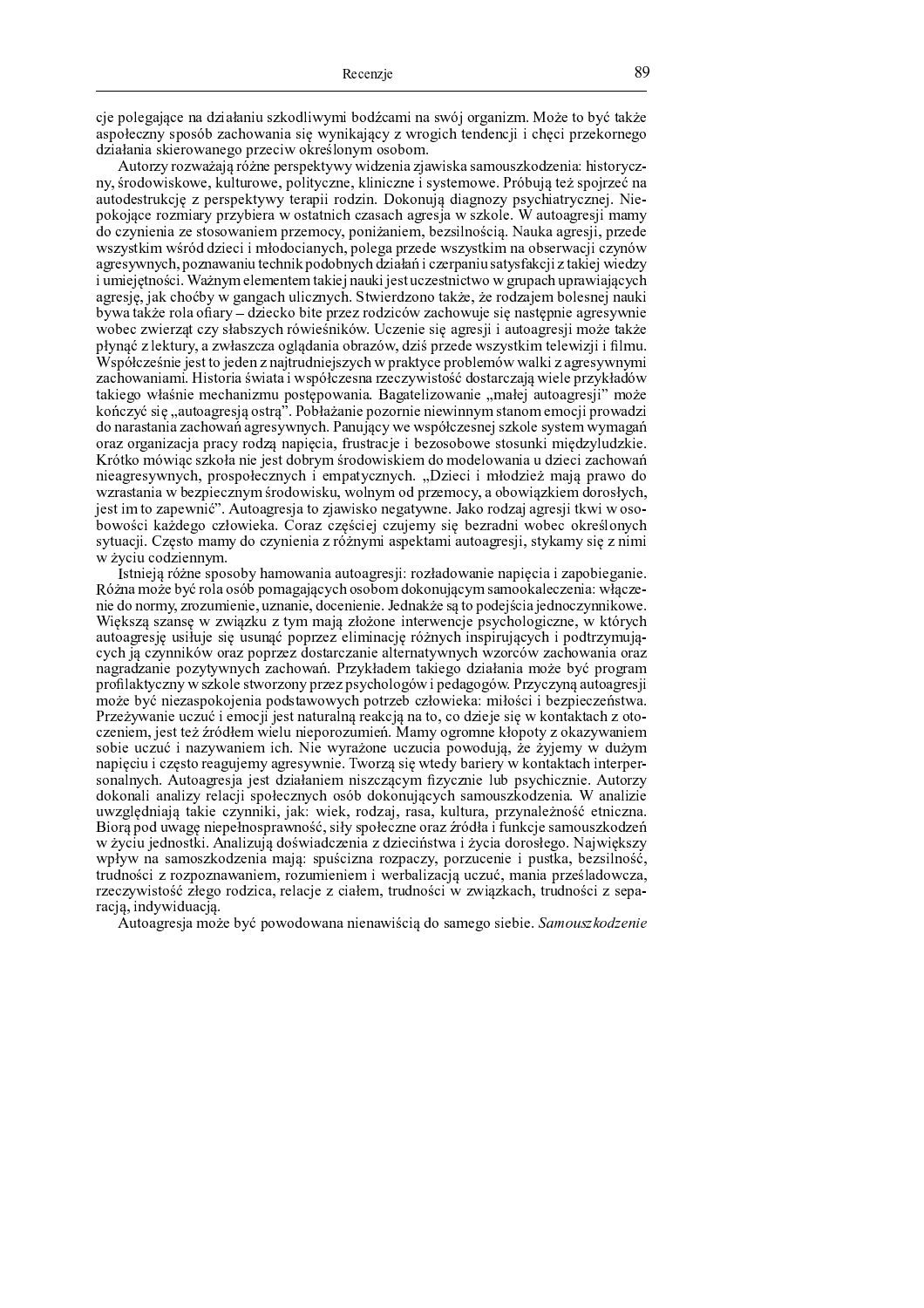Recenzie

µ ¶ · ¸ ¶ <sup>¹</sup> <sup>º</sup> · » <sup>¼</sup> · <sup>½</sup> <sup>¾</sup> ¿ <sup>À</sup> <sup>Á</sup> <sup>Â</sup> <sup>À</sup> <sup>Ã</sup> <sup>Â</sup> <sup>Ä</sup> <sup>Á</sup> <sup>¾</sup> <sup>Å</sup> <sup>Æ</sup> <sup>Ç</sup> <sup>Ã</sup> <sup>Â</sup> <sup>Ç</sup> <sup>È</sup> <sup>¾</sup> <sup>Æ</sup> <sup>À</sup> <sup>Ã</sup> <sup>É</sup> <sup>À</sup> <sup>Ê</sup> <sup>Â</sup> <sup>À</sup> <sup>Â</sup> ¿ <sup>À</sup> <sup>Å</sup> <sup>Å</sup> <sup>À</sup> <sup>Ë</sup> <sup>È</sup> <sup>À</sup> <sup>À</sup> <sup>Ì</sup> <sup>Æ</sup> <sup>Ç</sup> <sup>Ã</sup> ¿ <sup>À</sup> <sup>Í</sup> <sup>¾</sup> <sup>Ë</sup> <sup>Ç</sup> <sup>½</sup> <sup>¾</sup> <sup>È</sup> <sup>Î</sup> <sup>Ç</sup> <sup>Ì</sup> <sup>À</sup> <sup>Ï</sup> <sup>Í</sup> <sup>Ç</sup> <sup>Ð</sup> <sup>Ñ</sup> <sup>À</sup> <sup>Ò</sup> Ê <sup>Â</sup> <sup>Ó</sup> <sup>Í</sup> <sup>¾</sup> <sup>Á</sup> <sup>Â</sup> <sup>½</sup> <sup>Æ</sup> <sup>Ó</sup> <sup>Ç</sup> <sup>Í</sup> <sup>Â</sup> <sup>Ç</sup> <sup>Ã</sup> <sup>Ó</sup> <sup>Ð</sup> <sup>Ó</sup> <sup>Ç</sup> <sup>Ê</sup> <sup>Â</sup> <sup>À</sup> <sup>Ô</sup> <sup>Õ</sup> <sup>Â</sup> <sup>Ç</sup> <sup>Ê</sup> <sup>À</sup> <sup>Á</sup> <sup>Â</sup> <sup>Ö</sup> <sup>Ï</sup> <sup>Í</sup> <sup>À</sup> <sup>Ã</sup> <sup>Á</sup> <sup>¾</sup> ¿ <sup>Ç</sup> <sup>×</sup> <sup>Æ</sup> <sup>Ø</sup> <sup>È</sup> <sup>Ù</sup> <sup>¾</sup> <sup>Á</sup> <sup>½</sup> <sup>¾</sup> <sup>Ê</sup> <sup>Â</sup> <sup>Ë</sup> <sup>Ç</sup> <sup>Ê</sup> <sup>Â</sup> <sup>Ú</sup> <sup>Û</sup> <sup>Á</sup> <sup>½</sup> <sup>¾</sup> <sup>Ð</sup> <sup>Ó</sup> <sup>Ú</sup> <sup>Ð</sup> <sup>Â</sup> <sup>Ú</sup> <sup>Å</sup> <sup>Æ</sup> <sup>Ó</sup> <sup>Ü</sup> <sup>Á</sup> <sup>È</sup> <sup>Ü</sup> <sup>Û</sup> Ê LAGE LA LITINGAL LA KILIKA AT ILITARA AL ILIATA LA HALITA ALITA AL LA ANTALIA ALITA LA ILIA ILIATA A LAAALAALA 1901 ADAMA - A UTAARING 1919 ADAMULA TALETA JALLA 1919 ARTAINA 1907 ADAMAA AFAN A A ÆRAGIL LAANDAA TEEDILIKANA TEATRANGANGIKTAN. IETIM TITIOATAN JAA HAINTA ITIA INATIOEPIGATAATA à À A AASTA TROBULOU E RABILIARITIO ALA ARA FARAANALA AA AMAAJIAN DO LAM A LAGILIAN D  $W$  novelo logii nio legide nuzeme e exuze elevenie vyvye hieceo ejemienie efenujest ecuesie i Coordinate ana sa aceaa ao tra ao trada da ampendera e a fara ana ana ao ama ana ama ana ana amatanta ao ama ½ <sup>Æ</sup> <sup>¾</sup> <sup>Á</sup> <sup>¾</sup> <sup>Å</sup> <sup>À</sup> <sup>Ð</sup> ¿ <sup>Â</sup> <sup>Â</sup> <sup>¾</sup> <sup>Ã</sup> <sup>Ù</sup> <sup>À</sup> <sup>à</sup> <sup>Â</sup> <sup>À</sup> <sup>Ê</sup> <sup>À</sup> <sup>Ã</sup> <sup>Ó</sup> <sup>á</sup> <sup>Å</sup> <sup>¾</sup> <sup>Ê</sup> <sup>É</sup> <sup>Æ</sup> <sup>¾</sup> <sup>Î</sup> <sup>Ä</sup> <sup>Ê</sup> <sup>À</sup> <sup>È</sup> <sup>Ã</sup> <sup>¾</sup> <sup>à</sup> <sup>á</sup> <sup>Ô</sup> <sup>ë</sup> <sup>Ú</sup> <sup>È</sup> <sup>Ó</sup> <sup>Â</sup> <sup>Ç</sup> <sup>Ð</sup> <sup>Ó</sup> <sup>Ä</sup> <sup>Ã</sup> <sup>É</sup> <sup>¾</sup> <sup>Ó</sup> <sup>À</sup> <sup>Ð</sup> <sup>Ñ</sup> <sup>¾</sup> <sup>Á</sup> <sup>Ú</sup> ¿ <sup>á</sup> <sup>Ã</sup> <sup>Â</sup> <sup>Ä</sup> <sup>À</sup> <sup>Ì</sup> <sup>Æ</sup> <sup>Ç</sup> <sup>Ã</sup> <sup>Ü</sup> <sup>Á</sup> <sup>Ê</sup> <sup>Â</sup> <sup>Ç</sup> Á <sup>Á</sup> <sup>Ü</sup> <sup>Ê</sup> <sup>Â</sup> <sup>Å</sup> <sup>Ú</sup> <sup>Ã</sup> <sup>Á</sup> <sup>¾</sup> <sup>Â</sup> <sup>Ð</sup> <sup>Ñ</sup> <sup>É</sup> <sup>Ù</sup> <sup>Ú</sup> <sup>Í</sup> <sup>Â</sup> <sup>¾</sup> <sup>Ê</sup> <sup>Ü</sup> <sup>Ð</sup> <sup>Ñ</sup> <sup>Ç</sup> <sup>Í</sup> <sup>¾</sup> <sup>Ð</sup> ¿ <sup>Â</sup> <sup>Û</sup> <sup>Ð</sup> <sup>Ó</sup> <sup>Ü</sup> <sup>Ê</sup> <sup>À</sup> <sup>Á</sup> <sup>Ç</sup> <sup>É</sup> <sup>Ó</sup> <sup>Í</sup> <sup>Ä</sup> <sup>Ð</sup> <sup>Ó</sup> <sup>Ç</sup> <sup>Ê</sup> <sup>Â</sup> <sup>À</sup> <sup>½</sup> <sup>¾</sup> <sup>Ì</sup> <sup>¾</sup> <sup>È</sup> <sup>á</sup> <sup>Û</sup> <sup>½</sup> <sup>Æ</sup> <sup>Ó</sup> <sup>Ç</sup> <sup>Ð</sup> <sup>Â</sup> <sup>á</sup> <sup>Ë</sup> <sup>Ç</sup> <sup>Ê</sup> <sup>Â</sup> <sup>À</sup> <sup>å</sup> <sup>Ó</sup> <sup>Ü</sup> <sup>Ð</sup> <sup>Ó</sup> <sup>Ò</sup> Ë A Q O LITHA AN A THUIDTAILEANA LA ATH-A GILD A DEN ARALIT E LA MATAMA A A LI A HITHA GEARA A GERAGH LA L Ê Î A Î LACE EA PRESIDENTA Ê ERIYA KAGA INIERACETT A GRACIL IN ELAE AG ALIA NA AEAIA PAREAPA A 1. EN Î Î Î ALI gdzie zło zwycięza, mogą powodowac występowanie zachowan agresywnych u widzow TAIA 111 PRI ABITAR 1110 PILALE BANTANILA DI LAGE PRI GERALA I BIABATTAAA I LANTI BAGATTERIB ¾ <sup>È</sup> <sup>Ð</sup> <sup>Ó</sup> <sup>Ú</sup> <sup>Ð</sup> <sup>Â</sup> <sup>À</sup> <sup>Ô</sup> <sup>Þ</sup> <sup>Ç</sup> <sup>È</sup> <sup>Ê</sup> <sup>á</sup> <sup>Ó</sup> <sup>â</sup> <sup>¾</sup> <sup>Æ</sup> <sup>Í</sup> <sup>Æ</sup> <sup>Ç</sup> <sup>À</sup> <sup>Ì</sup> <sup>¾</sup> <sup>Á</sup> <sup>À</sup> <sup>Ê</sup> <sup>Â</sup> <sup>À</sup> <sup>Ê</sup> <sup>À</sup> <sup>É</sup> <sup>¾</sup> ¿ <sup>Ç</sup> <sup>Ã</sup> <sup>É</sup> <sup>À</sup> <sup>Ú</sup> <sup>É</sup> <sup>¾</sup> <sup>À</sup> <sup>Ì</sup> <sup>Æ</sup> <sup>Ç</sup> <sup>Ã</sup> ¿ <sup>À</sup> <sup>Ô</sup> <sup>ò</sup> <sup>Ó</sup> <sup>À</sup> <sup>Î</sup> <sup>Ç</sup> <sup>Ë</sup> <sup>Ê</sup> <sup>Â</sup> <sup>¾</sup> <sup>Ê</sup> <sup>Ç</sup> ¿ <sup>Ç</sup> <sup>Ã</sup> <sup>É</sup> <sup>É</sup> <sup>¾</sup> <sup>Í</sup> <sup>Â</sup> <sup>Ä</sup> <sup>È</sup> <sup>Ó</sup> <sup>Ü</sup> <sup>Â</sup> <sup>Ê</sup> <sup>Ê</sup> <sup>Ü</sup> <sup>Í</sup> <sup>Â</sup>  $\alpha$  a marado vecessario creira e trondromo coto mai tribulario mama macientale creira de lacio mao coedi Ê <sup>À</sup> <sup>Ã</sup> <sup>Æ</sup> <sup>Ç</sup> <sup>À</sup> <sup>Ì</sup> <sup>¾</sup> <sup>Á</sup> <sup>À</sup> <sup>Ï</sup> <sup>À</sup> <sup>Ì</sup> <sup>Æ</sup> <sup>Ç</sup> <sup>Ã</sup> ¿ <sup>á</sup> <sup>Û</sup> <sup>É</sup> <sup>¾</sup> <sup>É</sup> <sup>À</sup> <sup>Å</sup> <sup>Ê</sup> <sup>À</sup> ¿ <sup>½</sup> <sup>Æ</sup> <sup>À</sup> <sup>Á</sup> <sup>È</sup> <sup>¾</sup> <sup>½</sup> <sup>¾</sup> <sup>È</sup> <sup>¾</sup> <sup>à</sup> <sup>Ê</sup> <sup>Â</sup> <sup>Ç</sup> ¿ <sup>à</sup> <sup>Ä</sup> <sup>È</sup> <sup>Ó</sup> <sup>Â</sup> <sup>Ç</sup> <sup>Í</sup> <sup>Ü</sup> <sup>Æ</sup> <sup>Ç</sup> <sup>À</sup> <sup>Ì</sup> <sup>¾</sup> <sup>Á</sup> <sup>À</sup> <sup>Ï</sup> <sup>Ô</sup> <sup>Þ</sup> <sup>Ç</sup> <sup>Ö</sup> <sup>Î</sup> <sup>Â</sup> <sup>½</sup> <sup>¾</sup> <sup>Å</sup> <sup>À</sup> <sup>Ó</sup> <sup>À</sup> <sup>Î</sup> <sup>Â</sup> <sup>Ê</sup> <sup>À</sup> <sup>Í</sup> <sup>Û</sup> Ë A BALATI ATIA IAA I BIA BAANADIDA GIA. IA BAATIA BAGTA ABAGA – L'IAAI BAADIBATI A ADIAA GBAGI ₩ E AM±ALGAIA WIA⊐I ¥A A⊐IMMYAN MIA GMAGAN MIA WGMAMMIAA A AM¥ANA AIA GMAIAA⊐MAI . A M¥ANAF Â <sup>Ê</sup> <sup>Ê</sup> <sup>Ü</sup> <sup>Ð</sup> <sup>Ñ</sup> <sup>Û</sup> <sup>Á</sup> <sup>À</sup> <sup>Ë</sup> <sup>Ê</sup> <sup>Ü</sup> <sup>Ð</sup> <sup>Ñ</sup> <sup>È</sup> <sup>Î</sup> <sup>À</sup> <sup>Ê</sup> <sup>À</sup> <sup>Ã</sup> <sup>¾</sup> <sup>Ã</sup> <sup>Ø</sup> <sup>à</sup> <sup>Û</sup> ¿ <sup>Ç</sup> <sup>Ã</sup> <sup>É</sup> <sup>Ã</sup> <sup>Â</sup> <sup>Î</sup> <sup>Ê</sup> <sup>Ü</sup> <sup>Í</sup> <sup>Â</sup> <sup>Á</sup> <sup>À</sup> <sup>Ë</sup> <sup>Ê</sup> <sup>Ü</sup> <sup>Í</sup> <sup>Ð</sup> <sup>Ó</sup> <sup>Ü</sup> <sup>Ê</sup> <sup>Ê</sup> <sup>Â</sup> <sup>Å</sup> <sup>Â</sup> <sup>Ç</sup> <sup>Í</sup> <sup>Ê</sup> <sup>À</sup> <sup>Ã</sup> <sup>Â</sup> <sup>Î</sup> <sup>À</sup> ¿ <sup>á</sup> <sup>Ð</sup> <sup>Ü</sup> <sup>Í</sup> <sup>À</sup> <sup>Ú</sup> <sup>É</sup> <sup>¾</sup> <sup>À</sup> <sup>Ì</sup> <sup>Æ</sup> <sup>Ç</sup> <sup>Ã</sup> ¿ <sup>Ä</sup> <sup>Î</sup> <sup>Ú</sup> <sup>à</sup> ¿ <sup>á</sup> <sup>¾</sup> <sup>à</sup> <sup>Ê</sup> <sup>Â</sup> <sup>Ë</sup> <sup>À</sup> ¿ <sup>á</sup> <sup>Ð</sup> <sup>Ü</sup> <sup>Í</sup> <sup>Ô</sup> <sup>Þ</sup> <sup>Ç</sup> <sup>Ö</sup> <sup>Î</sup> <sup>Â</sup> <sup>Ê</sup> <sup>À</sup> <sup>Ã</sup> <sup>Â</sup> <sup>Æ</sup> <sup>¾</sup> <sup>È</sup> <sup>Ó</sup> <sup>Â</sup> <sup>Ð</sup> <sup>Ç</sup> <sup>Û</sup> <sup>½</sup> <sup>Æ</sup> <sup>Ó</sup> <sup>Ü</sup> ¿ <sup>À</sup> <sup>Ð</sup> <sup>Â</sup> <sup>Ç</sup> <sup>Î</sup> <sup>Ç</sup> <sup>Û</sup> <sup>Å</sup> <sup>¾</sup> <sup>Î</sup> <sup>Ç</sup> <sup>È</sup> <sup>Ó</sup> <sup>Ü</sup> <sup>Û</sup> <sup>Ó</sup> <sup>Å</sup> <sup>É</sup> <sup>Ø</sup> <sup>Æ</sup> <sup>Ü</sup> <sup>Í</sup> <sup>Â</sup> ¿ <sup>Ç</sup> <sup>Ã</sup> <sup>É</sup> <sup>Ç</sup> <sup>Ö</sup> <sup>Í</sup> <sup>Ü</sup> <sup>Ã</sup> <sup>Â</sup> <sup>Î</sup> <sup>Ê</sup> <sup>Â</sup> <sup>Ç</sup> <sup>Ó</sup> <sup>Á</sup> <sup>Â</sup> <sup>á</sup> <sup>Ó</sup> <sup>À</sup> <sup>Ê</sup> <sup>Â</sup> <sup>Û</sup> À <sup>Å</sup> <sup>Ð</sup> <sup>Ç</sup> <sup>½</sup> <sup>É</sup> <sup>Ú</sup> ¿ <sup>á</sup> <sup>Ó</sup> <sup>À</sup> <sup>Ð</sup> <sup>Ñ</sup> <sup>¾</sup> <sup>Á</sup> <sup>À</sup> <sup>Ê</sup> <sup>Â</sup> <sup>À</sup> <sup>À</sup> <sup>Ì</sup> <sup>Æ</sup> <sup>Ç</sup> <sup>Ã</sup> <sup>Ü</sup> <sup>Á</sup> <sup>Ê</sup> <sup>Ç</sup> <sup>Í</sup> <sup>À</sup> <sup>Í</sup> <sup>Ü</sup> <sup>È</sup> <sup>Ú</sup> <sup>Ë</sup> <sup>¾</sup> <sup>Á</sup> <sup>Â</sup> <sup>Ä</sup> <sup>Å</sup> <sup>Ã</sup> <sup>Ó</sup> <sup>á</sup> <sup>Í</sup> <sup>¾</sup> <sup>É</sup> <sup>Ü</sup> <sup>Á</sup> <sup>À</sup> <sup>Ð</sup> ¿ <sup>Ä</sup> <sup>È</sup> <sup>¾</sup> <sup>Ã</sup> <sup>É</sup> <sup>¾</sup> <sup>Ã</sup> <sup>¾</sup> <sup>Á</sup> <sup>À</sup> <sup>Ê</sup> <sup>Â</sup> <sup>À</sup> <sup>½</sup> <sup>Æ</sup> <sup>Ó</sup> <sup>Ç</sup> <sup>Í</sup> <sup>¾</sup> <sup>Ò</sup> O U IOILA OKA WAARD HIT II GEBOOD KWAILI IAN AILAARDAH. I AADURAHA A LAMIN'I IYUATARI ½ <sup>Ã</sup> <sup>Ü</sup> <sup>Ð</sup> <sup>Ñ</sup> <sup>¾</sup> <sup>Î</sup> <sup>¾</sup> <sup>Ì</sup> <sup>Â</sup> <sup>Â</sup> <sup>Â</sup> <sup>Ð</sup> <sup>Ñ</sup> <sup>½</sup> <sup>¾</sup> <sup>È</sup> <sup>Ù</sup> <sup>¾</sup> <sup>Ë</sup> <sup>À</sup> <sup>Í</sup> <sup>¾</sup> <sup>Ë</sup> <sup>Ê</sup> <sup>À</sup> <sup>à</sup> <sup>Ü</sup> <sup>È</sup> <sup>¾</sup> <sup>Ã</sup> <sup>Ó</sup> <sup>Ú</sup> <sup>Å</sup> <sup>Â</sup> <sup>Á</sup> <sup>À</sup> <sup>Ï</sup> <sup>Ã</sup> <sup>Â</sup> <sup>Ä</sup> <sup>Û</sup> <sup>½</sup> <sup>¾</sup> <sup>Í</sup> <sup>Â</sup> ¿ <sup>À</sup> ¿ <sup>á</sup> <sup>Ð</sup> <sup>Ó</sup> <sup>À</sup> <sup>à</sup> <sup>Ú</sup> <sup>Æ</sup> <sup>Ó</sup> <sup>Ç</sup> <sup>Ê</sup> <sup>Â</sup> <sup>À</sup> <sup>¾</sup> <sup>Ã</sup> <sup>¾</sup> <sup>à</sup> <sup>¾</sup> <sup>Á</sup> <sup>¾</sup> <sup>Ö</sup> <sup>Ð</sup> <sup>Â</sup> <sup>Û</sup> <sup>Ê</sup> <sup>À</sup> ½ <sup>Æ</sup> <sup>Ó</sup> <sup>Ü</sup> <sup>Å</sup> <sup>Ù</sup> <sup>À</sup> <sup>È</sup> <sup>Á</sup> <sup>È</sup> <sup>Ç</sup> <sup>Ó</sup> <sup>Â</sup> <sup>Ê</sup> <sup>È</sup> <sup>Ü</sup> <sup>Á</sup> <sup>Â</sup> <sup>È</sup> <sup>Ú</sup> <sup>À</sup> <sup>Ð</sup> ¿ <sup>Â</sup> <sup>Û</sup> <sup>Å</sup> <sup>Â</sup> <sup>Ç</sup> <sup>È</sup> <sup>Ü</sup> <sup>É</sup> <sup>¾</sup> <sup>¾</sup> <sup>à</sup> <sup>Ê</sup> <sup>Â</sup> <sup>Ë</sup> <sup>À</sup> ¿ <sup>á</sup> <sup>Ã</sup> <sup>Â</sup> <sup>Ä</sup> <sup>Ó</sup> <sup>À</sup> <sup>Ñ</sup> <sup>À</sup> <sup>Í</sup> <sup>¾</sup> <sup>Á</sup> <sup>À</sup> <sup>Ê</sup> <sup>Â</sup> <sup>À</sup> <sup>Ê</sup> <sup>¾</sup> <sup>Æ</sup> <sup>Í</sup> <sup>À</sup> <sup>Î</sup> <sup>Ê</sup> <sup>Â</sup> <sup>Ç</sup> <sup>Ó</sup> <sup>À</sup> <sup>Å</sup> <sup>À</sup> <sup>Ó</sup> <sup>À</sup> <sup>Ê</sup> <sup>Ü</sup> <sup>Ð</sup> <sup>Ñ</sup> È <sup>Ó</sup> <sup>Â</sup> <sup>À</sup> <sup>Ù</sup> <sup>À</sup> <sup>ï</sup> <sup>Â</sup> <sup>½</sup> <sup>¾</sup> <sup>½</sup> <sup>Æ</sup> <sup>Ó</sup> <sup>Ç</sup> <sup>Ó</sup> <sup>Ê</sup> <sup>À</sup> <sup>Ã</sup> <sup>Ó</sup> <sup>á</sup> <sup>À</sup> <sup>Ê</sup> <sup>¾</sup> <sup>Ê</sup> <sup>Â</sup> <sup>Í</sup> <sup>¾</sup> <sup>Á</sup> <sup>¾</sup> <sup>Ö</sup> <sup>Ï</sup> <sup>Û</sup> <sup>Æ</sup> <sup>¾</sup> <sup>Ó</sup> <sup>½</sup> <sup>Æ</sup> <sup>¾</sup> <sup>Ã</sup> <sup>Ó</sup> <sup>Ç</sup> <sup>Ê</sup> <sup>Â</sup> <sup>Ç</sup> <sup>¾</sup> <sup>È</sup> <sup>½</sup> <sup>¾</sup> <sup>Á</sup> <sup>Â</sup> <sup>Ç</sup> <sup>È</sup> <sup>Ó</sup> <sup>Â</sup> <sup>À</sup> <sup>Î</sup> <sup>Ê</sup> <sup>¾</sup> <sup>Ö</sup> <sup>Ð</sup> <sup>Â</sup> <sup>Ó</sup> <sup>À</sup> <sup>Ã</sup> <sup>Å</sup> <sup>Ú</sup> <sup>É</sup> <sup>Å</sup> <sup>Â</sup> <sup>Ê</sup> <sup>À</sup> <sup>Ã</sup> <sup>Ó</sup> <sup>Ü</sup> <sup>Ð</sup> <sup>Ñ</sup> À È Ò ÌO À ÑO À L'HA ILITIN ILITIN A LAGANTIAN AGAI ATTIGAN. TITANA NA BIATANA ANA A ANA HA Ð <sup>Ó</sup> <sup>Ü</sup> <sup>Ó</sup> <sup>Í</sup> <sup>Â</sup> <sup>Ç</sup> <sup>Ê</sup> <sup>Â</sup> <sup>¾</sup> <sup>Ê</sup> <sup>Ü</sup> <sup>Ã</sup> <sup>É</sup> <sup>À</sup> <sup>Ê</sup> <sup>Ö</sup> <sup>Á</sup> <sup>Â</sup> <sup>À</sup> <sup>È</sup> <sup>¾</sup> <sup>Í</sup> <sup>¾</sup> <sup>Ö</sup> <sup>Ð</sup> <sup>Â</sup> <sup>õ</sup> <sup>À</sup> <sup>Î</sup> <sup>Å</sup> <sup>¾</sup> <sup>Ñ</sup> <sup>¾</sup> <sup>Î</sup> <sup>Û</sup> <sup>Ê</sup> <sup>À</sup> <sup>Æ</sup> <sup>Å</sup> <sup>¾</sup> <sup>É</sup> <sup>Ü</sup> <sup>Å</sup> <sup>Â</sup> <sup>ö</sup> <sup>Û</sup> <sup>Æ</sup> <sup>¾</sup> <sup>à</sup> <sup>Â</sup> <sup>Í</sup> <sup>Ü</sup> <sup>Æ</sup> <sup>Ó</sup> <sup>Ç</sup> <sup>Ð</sup> <sup>Ó</sup> <sup>Ü</sup> <sup>Û</sup> <sup>¾</sup> <sup>Å</sup> <sup>É</sup> <sup>Ø</sup> <sup>Æ</sup> <sup>Ü</sup> <sup>Ð</sup> <sup>Ñ</sup> <sup>Ê</sup> <sup>¾</sup> <sup>Æ</sup> <sup>Í</sup> <sup>À</sup> <sup>Î</sup> <sup>Ê</sup> <sup>Â</sup> <sup>Ç</sup> Ë A A LOI Ë LA LOI LA CHA LA MATA A LA LOI DATA LA LA LOI A LA LOI LA LOI LA LOI LA LOI LA LOI LA LOI LA LOI L À <sup>Ê</sup> <sup>À</sup> <sup>Î</sup> <sup>Â</sup> <sup>Ó</sup> <sup>Ü</sup> <sup>Á</sup> <sup>Â</sup> <sup>Ç</sup> <sup>Î</sup> <sup>Ú</sup> <sup>Á</sup> <sup>Ü</sup> <sup>Ê</sup> <sup>Â</sup> <sup>Å</sup> <sup>Ø</sup> <sup>Á</sup> <sup>à</sup> <sup>À</sup> <sup>È</sup> <sup>À</sup> <sup>ï</sup> <sup>Ê</sup> <sup>À</sup> <sup>Ú</sup> <sup>Å</sup> <sup>¾</sup> <sup>Á</sup> <sup>Ü</sup> <sup>Ð</sup> <sup>Ñ</sup> <sup>É</sup> <sup>Á</sup> <sup>Â</sup> <sup>Ç</sup> <sup>Æ</sup> <sup>È</sup> <sup>Ó</sup> <sup>á</sup> <sup>Û</sup> <sup>Ë</sup> <sup>Ç</sup> <sup>Â</sup> <sup>Í</sup> <sup>Á</sup> <sup>Ü</sup> <sup>Ë</sup> <sup>Ã</sup> <sup>Ó</sup> <sup>Ç</sup> ¿ <sup>Ç</sup> <sup>Ã</sup> <sup>É</sup> <sup>Ã</sup> <sup>É</sup> <sup>Ä</sup> <sup>Ë</sup> <sup>Ç</sup> <sup>Ê</sup> <sup>Â</sup> <sup>Ç</sup> <sup>É</sup> <sup>Ç</sup> <sup>Ã</sup> <sup>É</sup> <sup>¾</sup> <sup>Ã</sup> <sup>É</sup> <sup>Ç</sup> <sup>Æ</sup> <sup>¾</sup> <sup>Ê</sup> <sup>Ú</sup> <sup>Û</sup> É <sup>Ü</sup> <sup>Í</sup> <sup>Á</sup> <sup>Â</sup> <sup>Ä</sup> <sup>Å</sup> <sup>Ã</sup> <sup>Ó</sup> <sup>À</sup> ¿ <sup>Ç</sup> <sup>Ã</sup> <sup>É</sup> <sup>À</sup> <sup>Ì</sup> <sup>Æ</sup> <sup>Ç</sup> <sup>Ã</sup> ¿ <sup>À</sup> <sup>Ô</sup> <sup>ô</sup> <sup>À</sup> <sup>Î</sup> <sup>Ç</sup> <sup>Ë</sup> <sup>Ê</sup> <sup>¾</sup> <sup>Ö</sup> <sup>Ï</sup> <sup>É</sup> <sup>À</sup> <sup>Á</sup> <sup>Ü</sup> <sup>Ã</sup> <sup>É</sup> <sup>Ä</sup> <sup>½</sup> <sup>Ú</sup> ¿ <sup>Ç</sup> <sup>Ê</sup> <sup>Â</sup> <sup>Ç</sup> <sup>É</sup> <sup>Ü</sup> <sup>Î</sup> <sup>Å</sup> <sup>¾</sup> <sup>Ú</sup> <sup>Î</sup> <sup>Ú</sup> <sup>È</sup> <sup>Ó</sup> <sup>Â</sup> <sup>Û</sup> <sup>Î</sup> <sup>Ç</sup> <sup>Ð</sup> <sup>Ó</sup> <sup>Æ</sup> <sup>Ø</sup> <sup>Á</sup> <sup>Ê</sup> <sup>Â</sup> <sup>Ç</sup> <sup>Ë</sup> <sup>Ú</sup> <sup>Á</sup> <sup>Â</sup> <sup>Ä</sup> <sup>Å</sup> <sup>Ã</sup> <sup>Ó</sup> <sup>¾</sup> <sup>Ö</sup> <sup>Ð</sup> <sup>Â</sup> Ì À É Ú LA LA LA FILITATIVE LA VALITATIVE ALLEANT ALLEANT ANNO 1970 ANNO 1970 ANNO 1970 ANNO 1970 ANNO 1970 AN A A 1311 ÀILL AOIRTAILLE À AOILLEIL AIGHNAICHAIG AIG 1940 ÀILLEAILLEACH A THUILLEAIR AN AIGHADH AR A À <sup>Ì</sup> <sup>Æ</sup> <sup>Ç</sup> <sup>Ã</sup> <sup>Ü</sup> <sup>Á</sup> <sup>Ê</sup> <sup>Ü</sup> <sup>Ð</sup> <sup>Ñ</sup> <sup>Â</sup> <sup>È</sup> <sup>¾</sup> <sup>Í</sup> <sup>Â</sup> <sup>Ê</sup> <sup>Ú</sup> ¿ <sup>á</sup> <sup>Ð</sup> <sup>Ü</sup> <sup>Ð</sup> <sup>Ñ</sup> <sup>Í</sup> <sup>Ä</sup> <sup>Ë</sup> <sup>Ð</sup> <sup>Ó</sup> <sup>Ü</sup> <sup>Ó</sup> <sup>Ê</sup> <sup>Á</sup> <sup>È</sup> <sup>¾</sup> <sup>Í</sup> <sup>À</sup> <sup>É</sup> <sup>¾</sup> <sup>Æ</sup> <sup>Ø</sup> <sup>Á</sup> <sup>Û</sup> <sup>¾</sup> <sup>Ã</sup> <sup>¾</sup> <sup>à</sup> <sup>Ü</sup> <sup>Ã</sup> <sup>½</sup> <sup>¾</sup> <sup>Å</sup> <sup>¾</sup> ¿ <sup>Ê</sup> <sup>Ç</sup> <sup>Û</sup> <sup>Ã</sup> <sup>½</sup> <sup>Æ</sup> <sup>À</sup> <sup>Ì</sup> <sup>Ê</sup> <sup>Â</sup> <sup>¾</sup> <sup>Ê</sup> <sup>Ç</sup> <sup>Á</sup> <sup>Â</sup> <sup>Ä</sup> <sup>Ó</sup> <sup>Â</sup> Ú <sup>Ð</sup> <sup>Ó</sup> <sup>Ú</sup> <sup>Ð</sup> <sup>Â</sup> <sup>¾</sup> <sup>Á</sup> <sup>Ü</sup> <sup>Ð</sup> <sup>Ñ</sup> <sup>Û</sup> ¿ <sup>Ç</sup> <sup>Ã</sup> <sup>É</sup> <sup>Ê</sup> <sup>À</sup> <sup>Ã</sup> <sup>É</sup> <sup>Ä</sup> <sup>½</sup> <sup>Ã</sup> <sup>É</sup> <sup>Á</sup> <sup>Ç</sup> <sup>Í</sup> <sup>Ó</sup> <sup>Í</sup> <sup>Ê</sup> <sup>Â</sup> <sup>Ç</sup> ¿ <sup>Ã</sup> <sup>Ó</sup> <sup>Ç</sup> <sup>Ê</sup> <sup>Â</sup> <sup>À</sup> <sup>Ã</sup> <sup>É</sup> <sup>Ä</sup> <sup>Ë</sup> <sup>Ç</sup> <sup>Ê</sup> <sup>Â</sup> <sup>À</sup> <sup>É</sup> <sup>Ç</sup> <sup>Ã</sup> <sup>É</sup> <sup>¾</sup> <sup>Ã</sup> <sup>É</sup> <sup>Ç</sup> <sup>Æ</sup> <sup>¾</sup> <sup>Ê</sup> <sup>Ú</sup> <sup>Ô</sup> <sup>Þ</sup> <sup>À</sup> <sup>Å</sup> <sup>Å</sup> <sup>¾</sup> <sup>Î</sup> <sup>Á</sup> <sup>Â</sup> <sup>Ç</sup> <sup>Å</sup> <sup>Ã</sup> <sup>É</sup> <sup>Ä</sup> <sup>Ë</sup> <sup>Ç</sup> <sup>Ê</sup> <sup>Â</sup> <sup>Ç</sup> É AUTA E QUANTI INUT FURBINIERING ATHEIRI ILIMINTI ELEBIA ANUF FULLATI AN ITTILI FILLILLI INDI ALIENBA A AANIZATILI FIANJALAJARAJA JAGA GEARANJAJ IA JANNAIZ MJA AFINAARA FIA IMARAFITINI IMAJARA INJ À IERANISTISTIN LA INTERNATIONAL ERITAETI SANTINIAET AR INNIVAR AAN BLANTININIAETAR SITAN TIINIL ANISAIANNIA Å <sup>Ú</sup> <sup>Î</sup> <sup>É</sup> <sup>Ú</sup> <sup>Æ</sup> <sup>Ü</sup> <sup>Ô</sup> <sup>ø</sup> <sup>¾</sup> <sup>½</sup> <sup>¾</sup> <sup>È</sup> <sup>Ã</sup> <sup>É</sup> <sup>À</sup> <sup>Á</sup> <sup>¾</sup> <sup>Á</sup> <sup>Ü</sup> <sup>Ð</sup> <sup>Ñ</sup> <sup>Ó</sup> <sup>À</sup> <sup>Ã</sup> <sup>À</sup> <sup>È</sup> <sup>½</sup> <sup>Æ</sup> <sup>À</sup> <sup>Ð</sup> <sup>Ü</sup> <sup>Ó</sup> <sup>¾</sup> <sup>Ã</sup> <sup>¾</sup> <sup>à</sup> <sup>À</sup> <sup>Í</sup> <sup>Â</sup> <sup>È</sup> <sup>¾</sup> <sup>Å</sup> <sup>¾</sup> <sup>Ê</sup> <sup>Ú</sup> ¿ <sup>á</sup> <sup>Ð</sup> <sup>Ü</sup> <sup>Í</sup> <sup>Â</sup> <sup>Ã</sup> <sup>À</sup> <sup>Í</sup> <sup>¾</sup> <sup>Ú</sup> <sup>Ã</sup> <sup>Ó</sup> <sup>Å</sup> <sup>¾</sup> <sup>È</sup> <sup>Ó</sup> <sup>Ç</sup> <sup>Ê</sup> <sup>Â</sup> <sup>À</sup> <sup>Ê</sup> <sup>À</sup> <sup>Î</sup> <sup>Ç</sup> <sup>Ë</sup> <sup>á</sup> <sup>î</sup> Á <sup>Â</sup> <sup>Ç</sup> <sup>È</sup> <sup>Ó</sup> <sup>À</sup> <sup>Ê</sup> <sup>À</sup> <sup>É</sup> <sup>Ç</sup> <sup>Í</sup> <sup>À</sup> <sup>É</sup> <sup>Ã</sup> <sup>À</sup> <sup>Í</sup> <sup>¾</sup> <sup>Ú</sup> <sup>Ã</sup> <sup>Ó</sup> <sup>Å</sup> <sup>¾</sup> <sup>È</sup> <sup>Ó</sup> <sup>Ç</sup> <sup>ï</sup> <sup>Û</sup> <sup>½</sup> <sup>¾</sup> <sup>Í</sup> <sup>¾</sup> <sup>Ð</sup> <sup>Ê</sup> <sup>Ç</sup> <sup>Æ</sup> <sup>Ç</sup> <sup>À</sup> <sup>Å</sup> <sup>Ð</sup> ¿ <sup>Ç</sup> <sup>Û</sup> <sup>Ú</sup> <sup>Í</sup> <sup>¾</sup> <sup>Ð</sup> <sup>Ê</sup> <sup>Â</sup> <sup>Ç</sup> <sup>Ê</sup> <sup>Â</sup> <sup>Ç</sup> <sup>Û</sup> <sup>Î</sup> <sup>Ç</sup> <sup>Å</sup> <sup>Â</sup> <sup>Û</sup> <sup>Æ</sup> <sup>Ç</sup> <sup>À</sup> <sup>Ì</sup> <sup>¾</sup> <sup>Á</sup> <sup>À</sup> <sup>Ê</sup> <sup>Â</sup> <sup>Ç</sup> <sup>Û</sup> <sup>Á</sup> <sup>Ã</sup> <sup>½</sup> <sup>À</sup> <sup>Æ</sup> <sup>Ð</sup> <sup>Â</sup> <sup>Ç</sup> <sup>Û</sup> ¾ <sup>È</sup> <sup>È</sup> <sup>Ó</sup> <sup>Â</sup> <sup>À</sup> <sup>Ù</sup> <sup>Ü</sup> <sup>Á</sup> <sup>À</sup> <sup>Ê</sup> <sup>Â</sup> <sup>Ç</sup> <sup>Ô</sup> <sup>ø</sup> <sup>Ú</sup> <sup>Ë</sup> <sup>Ç</sup> <sup>Ó</sup> <sup>Ê</sup> <sup>À</sup> <sup>Ð</sup> <sup>Ó</sup> <sup>Ç</sup> <sup>Ê</sup> <sup>Â</sup> <sup>Ç</sup> <sup>Í</sup> <sup>À</sup> ¿ <sup>á</sup> <sup>É</sup> <sup>Ú</sup> <sup>Ì</sup> <sup>Æ</sup> <sup>Ú</sup> <sup>½</sup> <sup>Ü</sup> <sup>Á</sup> <sup>Ã</sup> <sup>½</sup> <sup>À</sup> <sup>Æ</sup> <sup>Ð</sup> <sup>Â</sup> <sup>À</sup> <sup>Â</sup> <sup>Á</sup> <sup>Ã</sup> <sup>½</sup> <sup>À</sup> <sup>Æ</sup> <sup>Ð</sup> <sup>Â</sup> <sup>Ç</sup> <sup>Ã</sup> <sup>½</sup> <sup>¾</sup> <sup>Ù</sup> <sup>Ç</sup> <sup>Ð</sup> <sup>Ó</sup> <sup>Ê</sup> <sup>Ç</sup> <sup>Ô</sup> <sup>ú</sup> <sup>¾</sup> <sup>É</sup> <sup>Æ</sup> <sup>Ó</sup> <sup>Ç</sup> <sup>à</sup> <sup>Ê</sup> <sup>Ç</sup> <sup>Ã</sup> <sup>á</sup>  $\alpha$  a curti de value el lia de la dia de value de value de la value de la formale el mel value de recentation de value de la val  $\mathbf{a}$ ie $\mathbf{a}$ ie a $\mathbf{a}$   $\mathbf{b}$   $\mathbf{a}$   $\mathbf{b}$  and  $\mathbf{b}$  and  $\mathbf{a}$   $\mathbf{b}$  and  $\mathbf{b}$  and  $\mathbf{b}$  and  $\mathbf{b}$  and  $\mathbf{b}$  and  $\mathbf{b}$  and  $\mathbf{b}$  and  $\mathbf{c}$  and  $\mathbf{c}$  and  $\mathbf{c}$  and  $\mathbf{c}$ Ã <sup>À</sup> <sup>Í</sup> <sup>¾</sup> <sup>Ú</sup> <sup>Ã</sup> <sup>Ó</sup> <sup>Å</sup> <sup>¾</sup> <sup>È</sup> <sup>Ó</sup> <sup>Ç</sup> <sup>Ê</sup> <sup>Â</sup> <sup>À</sup> <sup>É</sup> <sup>Æ</sup> <sup>Ó</sup> <sup>Ç</sup> <sup>à</sup> <sup>À</sup> <sup>Ú</sup> <sup>Á</sup> <sup>Ó</sup> <sup>Ì</sup> <sup>Î</sup> <sup>Ä</sup> <sup>È</sup> <sup>Ê</sup> <sup>Â</sup> <sup>À</sup> <sup>Ï</sup> <sup>î</sup> <sup>½</sup> <sup>¾</sup> <sup>Ó</sup> <sup>Ü</sup> <sup>Ð</sup> ¿ <sup>Ä</sup> <sup>É</sup> <sup>Ç</sup> <sup>Æ</sup> <sup>À</sup> <sup>½</sup> <sup>Ç</sup> <sup>Ú</sup> <sup>É</sup> <sup>Ü</sup> <sup>Û</sup> <sup>Ã</sup> <sup>É</sup> <sup>À</sup> <sup>Ê</sup> <sup>¾</sup> <sup>Á</sup> <sup>Â</sup> <sup>Ã</sup> <sup>Å</sup> <sup>¾</sup> <sup>å</sup> <sup>Î</sup> <sup>¾</sup> <sup>Ó</sup> <sup>¾</sup> <sup>å</sup> <sup>Ð</sup> <sup>Ó</sup> <sup>Ê</sup> <sup>Ç</sup> <sup>Û</sup> <sup>Ã</sup> <sup>É</sup> <sup>À</sup> <sup>Ê</sup> <sup>¾</sup> <sup>Ò</sup> Á <sup>Â</sup> <sup>Ã</sup> <sup>Å</sup> <sup>¾</sup> <sup>É</sup> <sup>Ç</sup> <sup>¾</sup> <sup>Æ</sup> <sup>Ç</sup> <sup>É</sup> <sup>Ü</sup> <sup>Ð</sup> <sup>Ó</sup> <sup>Ê</sup> <sup>Ç</sup> <sup>Û</sup> <sup>Å</sup> <sup>¾</sup> <sup>Í</sup> <sup>Ú</sup> <sup>Ê</sup> <sup>Â</sup> <sup>Å</sup> <sup>¾</sup> <sup>Á</sup> <sup>À</sup> <sup>Ê</sup> <sup>Â</sup> <sup>Ç</sup> <sup>Ú</sup> <sup>Ð</sup> <sup>Ó</sup> <sup>Ú</sup> <sup>Ï</sup> <sup>Û</sup> <sup>Ê</sup> <sup>À</sup> <sup>Á</sup> <sup>Â</sup> <sup>á</sup> <sup>Ó</sup> <sup>Ü</sup> <sup>Á</sup> <sup>À</sup> <sup>Ê</sup> <sup>Â</sup> <sup>Ç</sup> <sup>Æ</sup> <sup>Ç</sup> <sup>Î</sup> <sup>À</sup> <sup>Ð</sup> ¿ <sup>Â</sup> <sup>É</sup> <sup>Ç</sup> <sup>Æ</sup> <sup>À</sup> <sup>½</sup> <sup>Ç</sup> <sup>Ú</sup> <sup>É</sup> <sup>Ü</sup> <sup>Ð</sup> <sup>Ó</sup> <sup>Ê</sup> <sup>Ü</sup> <sup>Ð</sup> <sup>Ñ</sup> <sup>Û</sup> <sup>à</sup> <sup>Ø</sup> <sup>Î</sup> <sup>Û</sup> <sup>Î</sup> <sup>Ä</sup> <sup>Å</sup> Â <sup>Ú</sup> <sup>Ó</sup> <sup>À</sup> <sup>Î</sup> <sup>Ç</sup> <sup>Ë</sup> <sup>Ê</sup> <sup>Â</sup> <sup>Ç</sup> <sup>Ê</sup> <sup>Â</sup> <sup>À</sup> <sup>Û</sup> <sup>Ú</sup> <sup>Ó</sup> <sup>Ê</sup> <sup>À</sup> <sup>Ê</sup> <sup>Â</sup> <sup>Ç</sup> <sup>Â</sup> <sup>À</sup> <sup>Å</sup> <sup>Ð</sup> <sup>Ç</sup> <sup>½</sup> <sup>É</sup> <sup>À</sup> <sup>Ð</sup> ¿ <sup>Ç</sup> <sup>Ô</sup>

#### ü <sup>ý</sup> <sup>þ</sup> <sup>ÿ</sup> <sup>ÿ</sup> - <sup>þ</sup> <sup>ÿ</sup> <sup>þ</sup> - <sup>ÿ</sup>

ì <sup>Ê</sup> <sup>Ã</sup> <sup>É</sup> <sup>Ü</sup> <sup>É</sup> <sup>Ú</sup> <sup>É</sup> <sup>ú</sup> <sup>Ç</sup> <sup>È</sup> <sup>À</sup> <sup>Ì</sup> <sup>¾</sup> <sup>Ì</sup> <sup>Â</sup> <sup>Å</sup> <sup>Â</sup> <sup>Û</sup> <sup>ò</sup> <sup>Ê</sup> <sup>Â</sup> <sup>Á</sup> <sup>Ç</sup> <sup>Æ</sup> <sup>Ã</sup> <sup>Ü</sup> <sup>É</sup> <sup>Ç</sup> <sup>É</sup> <sup>Ý</sup> <sup>Â</sup> <sup>Å</sup> <sup>¾</sup> <sup>Ù</sup> <sup>À</sup> ¿ <sup>À</sup> <sup>ó</sup> <sup>¾</sup> <sup>½</sup> <sup>Ç</sup> <sup>Æ</sup> <sup>Ê</sup> <sup>Â</sup> <sup>Å</sup> <sup>À</sup> <sup>Á</sup> <sup>û</sup> <sup>¾</sup> <sup>Æ</sup> <sup>Ú</sup> <sup>Ê</sup> <sup>Â</sup> <sup>Ú</sup>

\_\_\_\_\_\_\_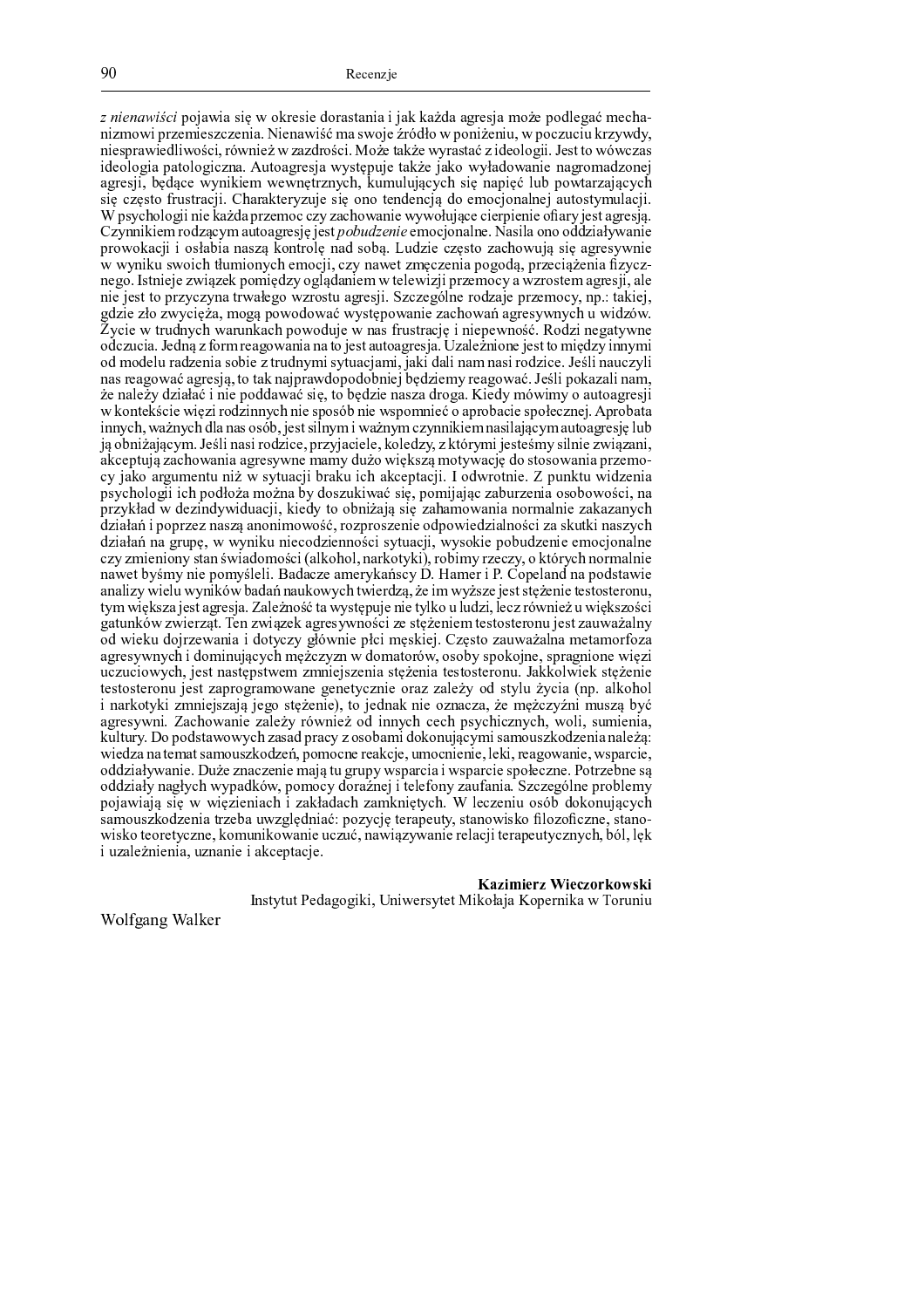## PRZYGODA Z KOMUNIKACJĄ. BATESON, PERLS, SATIR, ERICKSON, BANDLER, GRINDER. POCZĄTKI NLP

Tłum. Joanna Mańkowska, Gdańskie Wydawnictwo Psychologiczne, Gdańsk 2001, s. 235 (oryg.: Abenteuer Kommunikation, Bateson, Perls, Satir, Erickson, Bandler, Gronder und die Aufange des NLP, 1997)

<u>entacje</u>

Przygoda

Programowanie neurolingwistyczne (NLP) jest nową dziedziną działającą na pograniczu psychoterapii i zarządzania, której twórcami są Richard Bandler i John Grinder. Stanowi ono grupę zasad "kształtujących profesjonalną komunikację międzyludzką" (s. 13). Początkowo R. W. Bandler interesował się nowoczesnymi metodami psychoterapii takimi jak rolfing, terapia z komunikacja rodzin i terapia Gestalt (niem. Gestalt "postać"). Pierwsze grupy tej terapii zainicjował w University of California w latach 1972–1973. Instruktorem w grupie seminaryjnej terapii Gestalt został John Grinder, który interesował się metodami szybkiego uczenia się i gramatykami generatywno-transformacyjnymi Noama Chomskiego. John O. Stevens, twórca NLP drugiej generacji, pisze o tych metodach, że "zastosowanie zasad NLP umożliwia szczegółowe opisanie każdego doświadczenia człowieka, a to pozwala na szybkie i łatwe przeprowadzenie głębokich

i trwałych zmian". Wymienia on możliwe zastosowania tych metod w różnych dziedzinach, np.: "wyleczenie fobii i innych nieprzyjemnych reakcji uczuciowych w godzinę, pomoc dzieciom i dorosłych z trudnościami w uczeniu się (kłopoty z ortografią, czytaniem itp.), wyeliminowanie najbardziej niepożądanych nałogów i nawyków picia, palenia, objadania się, bezsenności w ciągu kilku sesji, dokonanie zmian w relacjach par, organizacji, tak że będą mogły działać w sposób bardziej satysfakcjonujący i produktywny, leczenie wielu dolegliwości fizycznych np. psychosomatycznych w ciągu kilku sesji" (s. 15). R. Bandler nawiązał kontakt z twórczynią terapii całej rodziny (Conjoint Family Therapy) Virginią Satir z Mental Research Institute w Palo Alto. Obserwujemy narodziny programowania neurolingwistycznego (NLP) - Grupy Meta Modelu (Meta Model Groups). R. Bandler i J. Grinder zainteresowali się też hipnozą. Prowadzący wykłady z psychologii Gregory Bateson skierował ich uwagę na psychologa Miliona H. Ericksona.

W pierwszej część książki W. Walker prezentuje *teorie komunikacji*, w tym paradygmatyczne podstawy systemów terapeutycznych, pogląd animistyczny, somatogenetyczny, psychogenetyczny i narodziny teorii komunikacji. Istotny postęp w dziedzinie studiów nad komunikowaniem miały szkoły skupione wokół pewnych ośrodków, jak np. Szkoła Frankfurcka teorii krytycznej (Horkheimer i Adorno), Chicagowska szkoła symbolicznego interakcjonizmu (Mead i Blumler), Szkoła Palo Alto interakcyjnego komunikowania (Gregory Bateson, Paul Watzlavick). G. Bateson jest pionierem systemowych koncepcji terapeutycznych. Walker daje przegląd osiągnięć G. Batesona i opisuje drogę ku teorii komunikacji. Wiele podróżował, odbył studialne prace antropologiczne na Nowej Gwinei i na Bali. Wczesne prace Batesona dotyczyły teorii uczenia się. Zaprezentował perspektywę cybernetyczną w latach czterdziestych i ujednoliconą teorię komunikacji, badania nad schizofrenia, powstanie hipotezy podwójnego związania i jej dalszy rozwój po jej ogłoszeniu. W Polsce wydano książkę Batesona: Umysł i przyroda (Warszawa: PIW, 1996, s. 315). Bateson zajmował się cybernetyką. Interesowały go systemy ze sprzężeniem zwrotnym. W jednym z bardziej apokaliptycznych artykułów Bateson (1972, s. 437) pisze: "Nie istnieje odkrycie, człowiek jest jedynie częścią szerszych systemów i jako część nigdy nie może kontrolować całości. Cybernetyczna metafora zachęca do zbadania celu oraz logiki systemu w kontekście celów szerszego ekosystemu, gdzie przetrwaniem całości rządzi zdolność adaptacyjna organizmu w relacji do środowiska, a nie monadyczna jednostka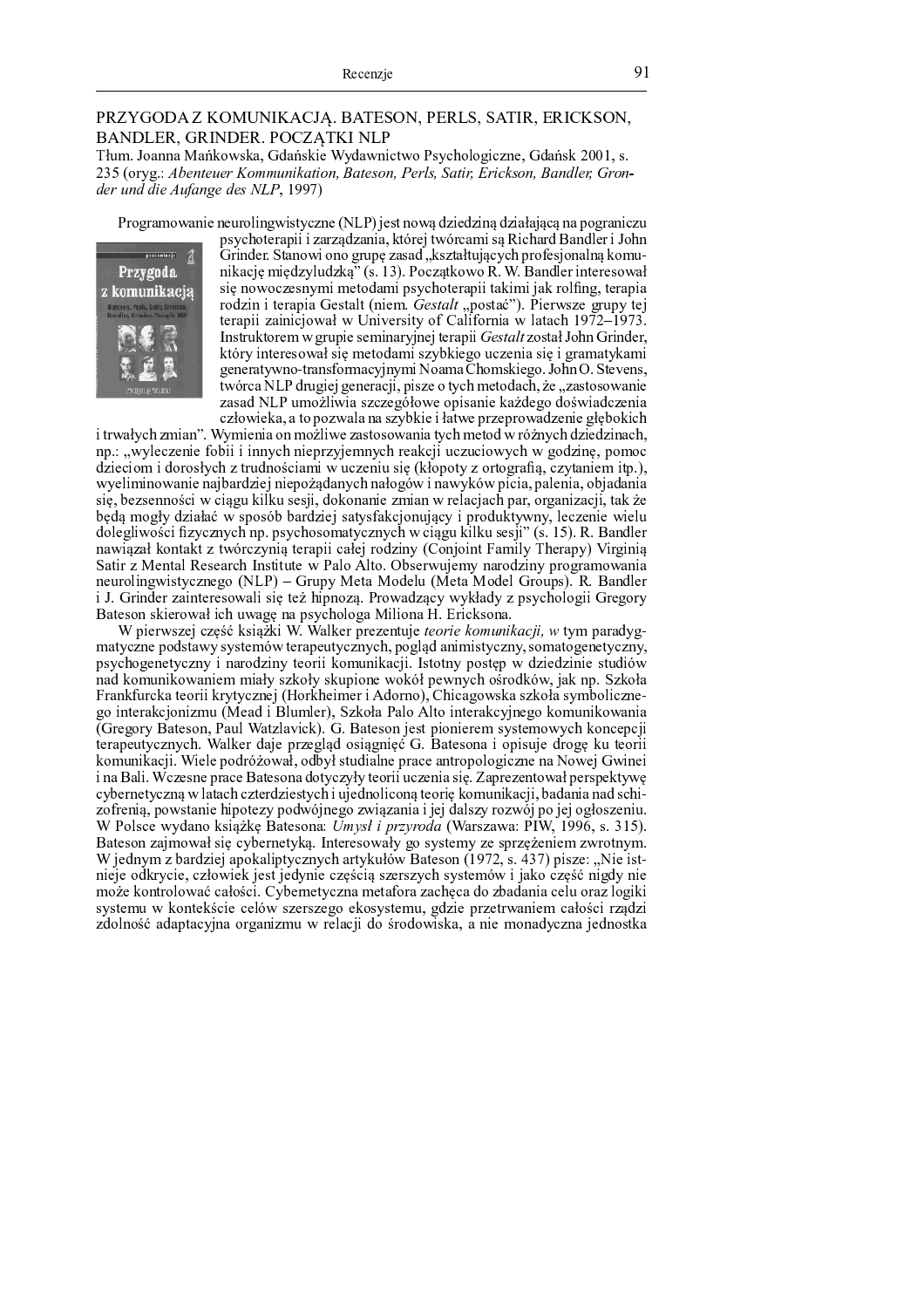czy jakakolwiek inna cześć konstruująca się jako autonomiczna "całość" (Bateson 1972, s. 145). Cybernetyczna metafora zawiera zalążek przyszłości w środku uprzywilejowanego modelu, który konstytuuje część dla całości, symulacji rzeczywistości, cyborgów dla ludzi, świadomego celu dla zdecentralizowanej całości (system plus środowisko). Zadanie to nie zostało tak postawione, aby uprzywilejowywać model cybernetyczny, ale by wykroczyć poza wcześniej określone powiązania i granice, wykorzystując dynamit siły percepcji, którą on sam powołał<sup>1</sup>. W połowie lat siedemdziesiątych rozwinęła się także pedagogika gestalt nazywana pedagogika postaci. Została wprowadzona przez H. Petzonda i G. I. Browna w książkach: "Pedagogika Gestalt" i "Uczucie i działanie". W centrum zainteresowań stawia całościowe podejście do osoby w procesie komunikacji z jej sfera myśli, uczuć i działań, do uwzględnienia i wsparcia znaczących dla osobowości procesów nauczania i uczenia się, które charakteryzują się uczestniczeniem "całej" osoby poprzez jej zaangażowanie i zainteresowanie. Pedagogika gestalt<sup>2</sup>wywodzi się m.in. z amerykańskiej koncepcji Confluent Education (edukacji przez stapianie się). Formy edukacji to: warsztaty i poradnictwo gestalt, samokształcenie, humanistyczno-psychologiczne wychowanie, ewolucja organizacji metodami gestalt, tworzenie niezależnych szkół typu gestalt, orientacja na wartości. Organizowane są treningi dla nauczycieli, których istotą jest przede wszystkim zainteresowanie się samymi sobą. Grupa pełni tu rolę krytyczną i wspierającą. Jest miejscem kolektywnego, autorefleksyjnego dyskursu wokół prywatnych i zawodowych orientacji, zaś jej celem jest podtrzymywanie, stabilizacja i rozszerzenie własnej tożsamości oraz poszukiwanie nowych metod postępowania z samym sobą. Naczelnym celem pedagogiki postaci jest przyczynianie się do nadania procesowi uczenia się osobotwórczego charakteru dzięki uwzględnieniu indywidualnych i zróżnicowanych potencjałów rozwojowych uczniów. Osobotwórcze nauczanie i uczenie się w klasie szkolnej możliwe jest przy zachowaniu równowagi potrzeb. Zajęcia zmierzają do wsparcia samoświadomości i własnej odpowiedzialności. Ważne są tu zasady dialogowego nauczania i uczenia się. Organizowane są też kursy socjoterapii przeznaczone dla nauczycieli, wychowawców, pedagogów, studentów i wolontariuszy. Obejmują one trening interpersonalny, warsztaty tematyczne, bezpośrednią pracę z grupami dziecięcymi lub/i młodzieżowymi. Zajęcia praktyczne stanowią okazję wszechstronnego rozwoju osobistego: "od psychoedukacji do psychoterapii". Umożliwiają nabycie i doskonalenie umiejętności praktycznych w zakresie oddziaływań korekcyjnych z dziećmi i młodzieżą, które przejawiają trudności emocjonalne na poziomie zachowań i nauki. Umiejętności skutecznego działania w obszarze pomocy, poradnictwa, psychoedukacji i profilaktyki psychospołecznej nabierają coraz większego znaczenia w zarządzaniu organizacjami.

Druga część książki dotyczy praktyki komunikacyjnej. Zaprezentowano tu prace pochodzącego z Niemiec Fritza Perlsa, twórcy terapii gestalt. Na pocz. XX w. pod wpływem rozwoju innych dyscyplin oraz pod naciskiem potrzeb praktycznych, które znacznie wyprzedzały postępy psychologii akademickiej, zaczęły się pojawiać nowe kierunki psychologii. Próby rozszerzenia badań introspekcyjnych na złożone formy spostrzegania, pamięć czy myślenie (O. Külpe i szkoła würzburska) doprowadziły do zachwiania się teorii asocjacyjnej, zwracając uwagę na zorganizowany charakter świadomości. M. Wertheimer, W. Köhler i K. Koffka przyjęli za podstawowy aksjomat, że zjawiska psychiczne są dane pierwotnie jako jednorodne, spójne całości nie dające się sprowadzić do sumy, elementów

<sup>&</sup>lt;sup>1</sup> B. Nichols, *Dzieło kultury w epoce systemów cybernetycznych* [w:] A. Gwóźdź (red.), *Widzieć*, *myśleć, być*, Universitas, 2001, s. 111.

<sup>&</sup>lt;sup>2</sup> Janowska J. (1995) Zastosowanie podejścia "gestałt" w pedagogicznym kształceniu nauczycieli [w:] Ochmański M. (red.) Alternatywne modele kształcenia nauczycieli, Wyd. UMCS, Lublin, s.  $173 - 184$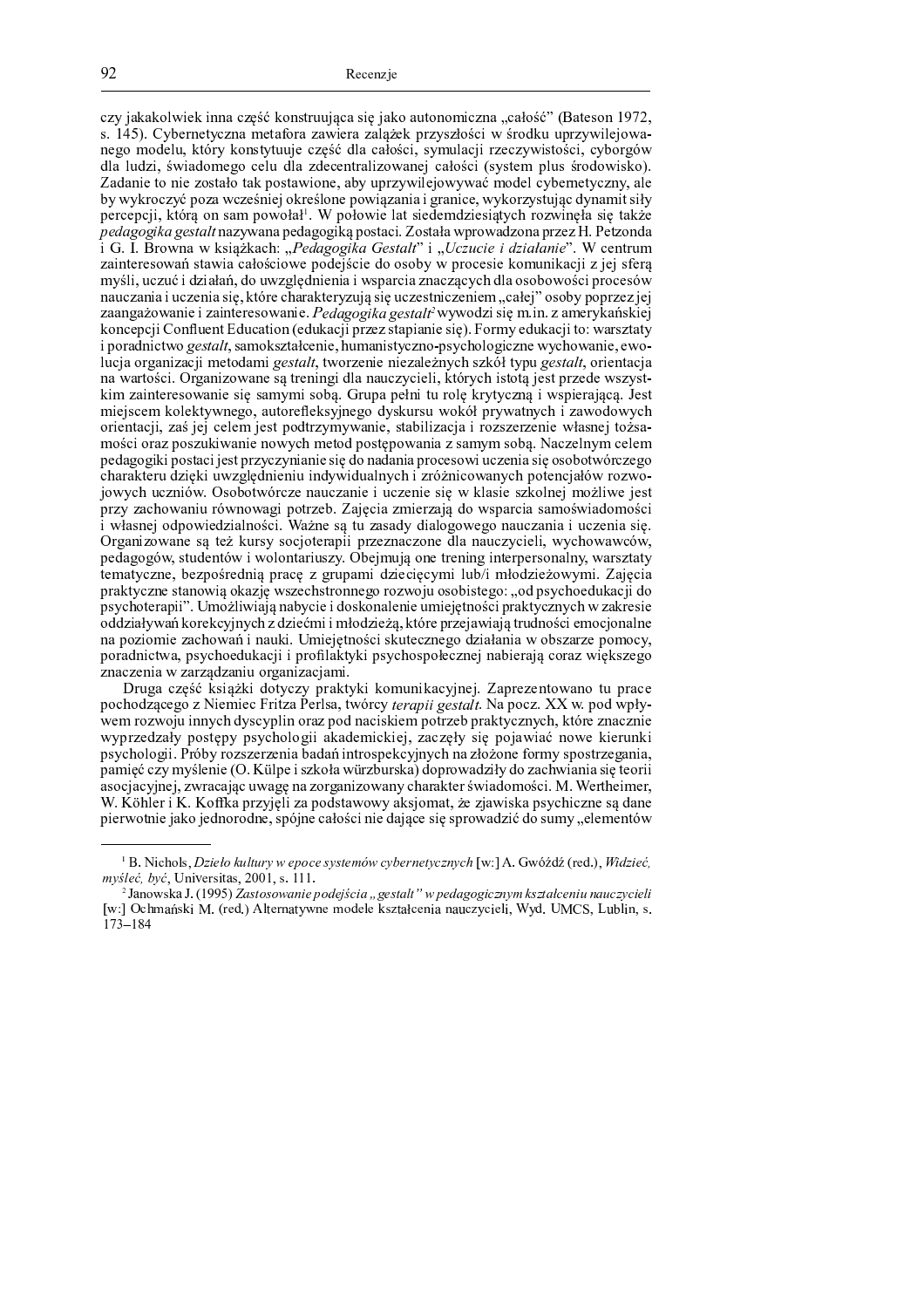psychicznych". Ich teoria, nazwana gestaltyzmem, została wyłożona po raz pierwszy w 1912 r. Wychodząc z jej założeń K. Lewin sformułował w 1936 r. teorię pola psychologicznego, opartą na elementach topologii matematycznej, porzucił on oryginalny, ograniczony głównie do spostrzegania obszar zainteresowań postaciowców, pozostając przy ogólnych zasadach, które przeformułował i rozciągnął na całe zachowanie człowieka, jego motywację, osobowość, postawy itd. Na gruncie jego teorii powstały liczne teorie pochodne (np. teoria równowagi poznawczej F. Heidera), znajdujące szerokie zastosowanie w wielu dziedzinach badań (m.in. psychologia społeczna) i praktyki (m.in. psychoterapia). Perls zajmował się psychoanaliza i stawiał na rozwój psychoanalitycznej techniki leczenia, by następnie przejść do terapii koncentracji. Walker prezentuje wczesną i późną formę klasycznej terapii gestalt.  $_{\rm Tachnilr}$  togenii nadzim nazwinala Vinainia Catin zwana wiallya dama togenii nadzim. Laaz ona tezy psychologii humanistycznej z komunikacyjno-teoretycznymi koncepcjami grupy  $\text{Table 11:}$   $\text{Area}$  (a  $\text{121}$ ). Tookedd tonond nodrin Cotin ononlo no arrumilyook integratediarum i interpersonalnych. Walker charakteryzuje drogę rozwoju Virginii Satir, podstawowe koncepcje i duchowość jej psychoterapeutycznych metod oraz cele i podstawowe zasady <sup>Z</sup> <sup>h</sup> <sup>i</sup> ] \ <sup>e</sup> <sup>f</sup> <sup>h</sup> <sup>i</sup> <sup>Z</sup> <sup>f</sup> <sup>|</sup> <sup>e</sup> \ ] ` <sup>a</sup> <sup>f</sup> <sup>w</sup> <sup>i</sup> <sup>e</sup> \_ <sup>h</sup> <sup>c</sup> <sup>f</sup> ] ^ <sup>a</sup> \_ \_ <sup>e</sup> <sup>f</sup> <sup>h</sup> <sup>i</sup> <sup>Z</sup> \_ \_ <sup>h</sup> <sup>g</sup> <sup>u</sup> ` \_ <sup>a</sup> <sup>Z</sup> <sup>g</sup> <sup>Z</sup> <sup>h</sup> <sup>i</sup> <sup>k</sup> \_ <sup>i</sup> <sup>w</sup> <sup>v</sup> <sup>Z</sup> <sup>g</sup> ] ` <sup>|</sup> ] \_ <sup>f</sup> <sup>k</sup> <sup>o</sup> <sup>i</sup> [ <sup>a</sup> <sup>f</sup> <sup>w</sup> <sup>k</sup> <sup>i</sup> <sup>h</sup> <sup>e</sup> <sup>g</sup> ] \_ i całą sferę komunikacji z otoczeniem. V. Satir bardzo rzetelnie podchodziła do pracy i zdobyła ogromny szacunek zarówno u współpracowników, jak i u osób korzystających z jej metod terapeutycznych. "Celem Satir było wspieranie ludzi w odzyskiwaniu przez nich człowieczeństwa" (s. 141). Za bardzo ważny aspekt życia człowieka i życia rodzinnego uważała komunikację. Celem terapii ma być stworzenie w komunikacji członków rodziny petli zwrotnych (cykle komunikacyjne zwrotnie sprzężone). Innym elementem terapii było stworzenie warunków dla samorealizacji uczestników terapii (s. 150).

Nazywany *magikiem komunikacji* Milton H. Erickson został uznany za naibardziej  $\limowacyingo$  i kreatywnego psychoterapeute XX w. Jego rewolucyjne poglądy na temat komunikacji wywołującej zmiany okazały się krokiem milowym w historii psychoterapii  $(s. 154)$ . Cieszył się dużą sławą m.in. dzieki kwiecistemu i obrazowemu jezykowi i dużemu poczuciu humoru. Na drobne pytania odpowiadał opowieściami. Walker prezentuje życiorys Miltona H. Ericksona, jego osobowość i poglądy na temat psychoterapii. Charakteryzuje ateoretyczny pragmatyzm Ericksona i wykorzystanie go w psychoterapii. Erickson wydawał się nie mieć żadnych społecznych obaw. Nie bał się ingerować w życie pacientów. Rozmawiając z ludźmi Erickson przejmował ich jezyk. Nie walczył z oporem swych pacjentów (s. 175). Poznajemy poglądy Ericksona na temat nieświadomości i na temat odrzucenia przez niego terapii wglądu. Walker prezentuje terapeutyczną zasadę wywierania pośredniego wpływu i wymagania stawiane przez Ericksona psychoterapeutom. Walker zaprezentował w książce perspektywę teoretyczną i praktyczną NLP, powstanie pierwszych modeli, Meta Modelu, modelu Miltona i koncepcję poszukiwań transderywacyjnych. Omawia systemy reprezentacji i specyficzne predykaty zmysłowe. Relacjonuje odkrycie wskazówek dostępu, badania odmiennych stanów świadomości i strukturę doświadczenia subiektywnego. Książka nie prezentuje szczegółowo metod programowania neurolingwistycznego, omawia raczej to, co się z nimi dzieje, ich możliwości, rozwój, stosowanie i osiągnięcia. Poznajemy ludzi, którzy tworzyli dziedzinę NLP, ich dzieje i rozwój. Książka zawiera bibliografię podstawowych opracowań dotyczących technik psychoterapii, indeks osobowy i rzeczowy. Napisana jest prostym językiem. Jest cenną pozycją dla psychoterapeutów. Może zainteresować zarówno psychologów i pedagogów, ludzi biznesu, jak i studentów kierunków społecznych.

### Kazimierz Wieczorkowski

Lectric Dedeceric Haincorate Miroleic Venemics v. Tenni